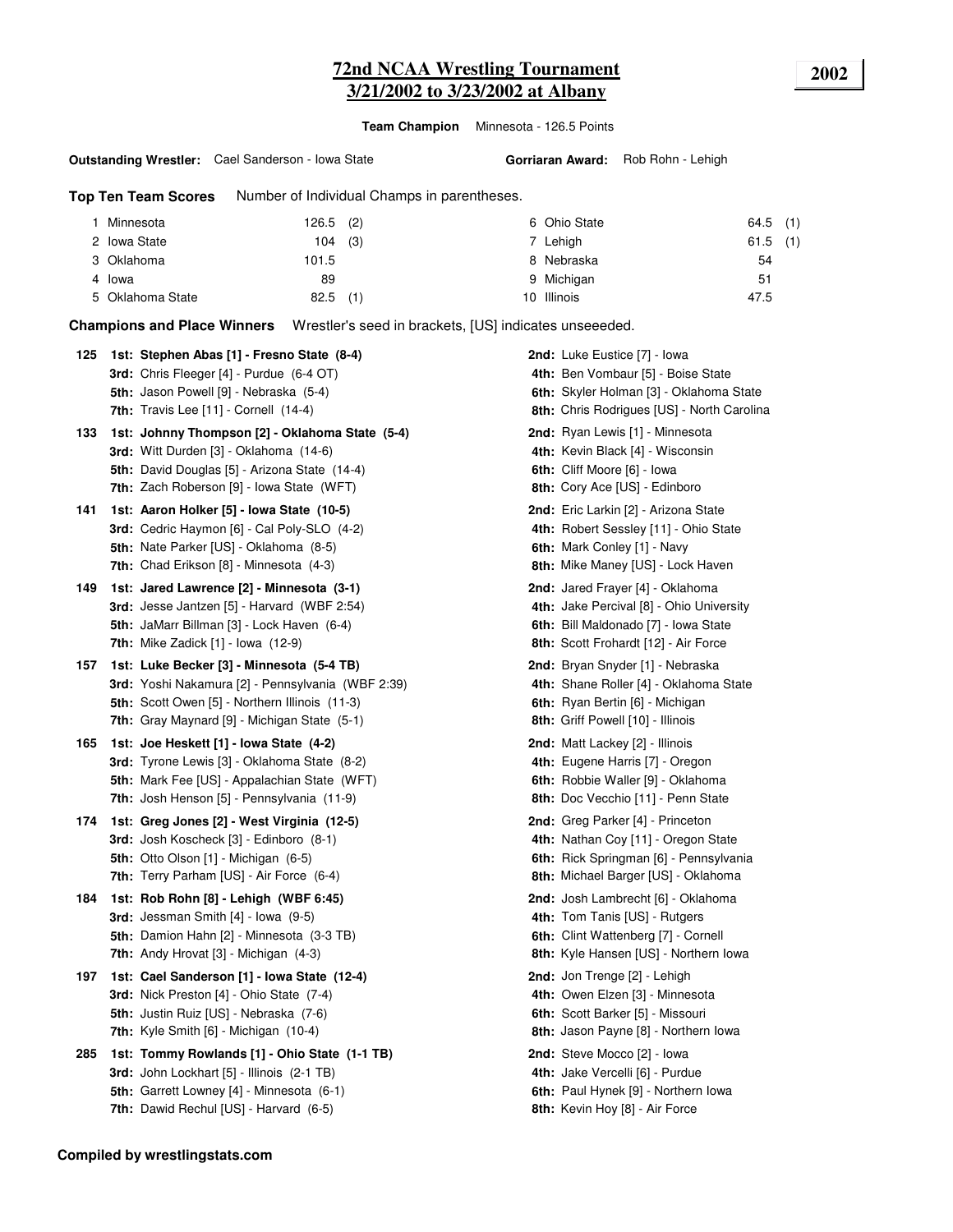# **3/21/2002 to 3/23/2002 at Albany, NY 2002 NCAA Wrestling Championship Page <sup>1</sup> of <sup>30</sup>**

| Stephen Abas, Fresno State [1]                                           |                        |                      |                    |                   |
|--------------------------------------------------------------------------|------------------------|----------------------|--------------------|-------------------|
| Jose Leon, Boston University                                             | Stephen Abas 2-0       |                      |                    |                   |
| Chris Williams, Michigan State                                           | Chris Williams 13-5    | Stephen Abas 11-1    |                    | 125 Weight Class  |
| Rocco Mansueto, Cleveland State                                          |                        |                      |                    |                   |
| Jason Powell, Nebraska [9]                                               |                        |                      | Stephen Abas 8-4   |                   |
| Jesse Leng, Ohio State                                                   | Jason Powell Fall 4:18 |                      |                    |                   |
| Heath McKim, Air Force                                                   |                        | Shawn Williams 6-3   |                    |                   |
| Shawn Williams, Oregon [8]                                               | Shawn Williams 11-7    |                      |                    |                   |
| Ben Vombaur, Boise State [5]                                             |                        |                      |                    | Stephen Abas 14-5 |
| Trap McCormack, Lock Haven                                               | Ben Vombaur 8-0        |                      |                    |                   |
| Nathan Peterson, Stanford                                                |                        | Ben Vombaur 2-2 TB   |                    |                   |
| Twan Pham, Illinois [12]                                                 | Twan Pham 6-0          |                      |                    |                   |
| Shawn Bunch, Edinboro                                                    |                        |                      | Chris Fleeger 6-4  |                   |
| Chris Rodrigues, North Carolina                                          | Shawn Bunch 8-3        |                      |                    |                   |
| George Cintron, North Carolina State                                     |                        | Chris Fleeger 7-5 OT |                    |                   |
| Chris Fleeger, Purdue [4]                                                | Chris Fleeger 4-1      |                      |                    |                   |
|                                                                          |                        |                      |                    | Stephen Abas 8-4  |
| Skyler Holman, Oklahoma State [3]<br>Matt Sanchez, Cal State-Bakersfield | Skyler Holman 14-2     |                      |                    |                   |
|                                                                          |                        | Skyler Holman 6-2    |                    |                   |
| Greg Schaefer, Indiana                                                   | Greg Schaefer 5-2      |                      |                    |                   |
| Willie Harris, American                                                  |                        |                      | Skyler Holman 12-9 |                   |
| Travis Lee, Cornell [11]                                                 | Travis Lee 6-3         |                      |                    |                   |
| Matthew Pitts, Tennessee-Chattanooga                                     |                        | Travis Lee Fall 6:52 |                    |                   |
| Jerold Limongelli, Rider                                                 | Matt Ridings 10-4      |                      |                    |                   |
| Matt Ridings, Oklahoma [6]                                               |                        |                      |                    | Luke Eustice 3-2  |
| Luke Eustice, Iowa [7]                                                   | Luke Eustice Fall 6:47 |                      |                    |                   |
| Michael Delaney, Oregon State                                            |                        | Luke Eustice 8-6 OT  |                    |                   |
| Tommy Hoang, Duke                                                        | A.J. Grant 8-4         |                      |                    |                   |
|                                                                          |                        |                      |                    |                   |
| A.J. Grant, Michigan [10]                                                |                        |                      |                    |                   |
| Mason Lenhard, Pennsylvania                                              | Tom Noto 6-3           |                      | Luke Eustice 9-6   |                   |
| Tom Noto, Hofstra                                                        |                        |                      |                    |                   |
| Jared Opfer, Kent State<br>Leroy Vega, Minnesota [2]                     | Leroy Vega 13-4        | Tom Noto 3-1 OT      |                    |                   |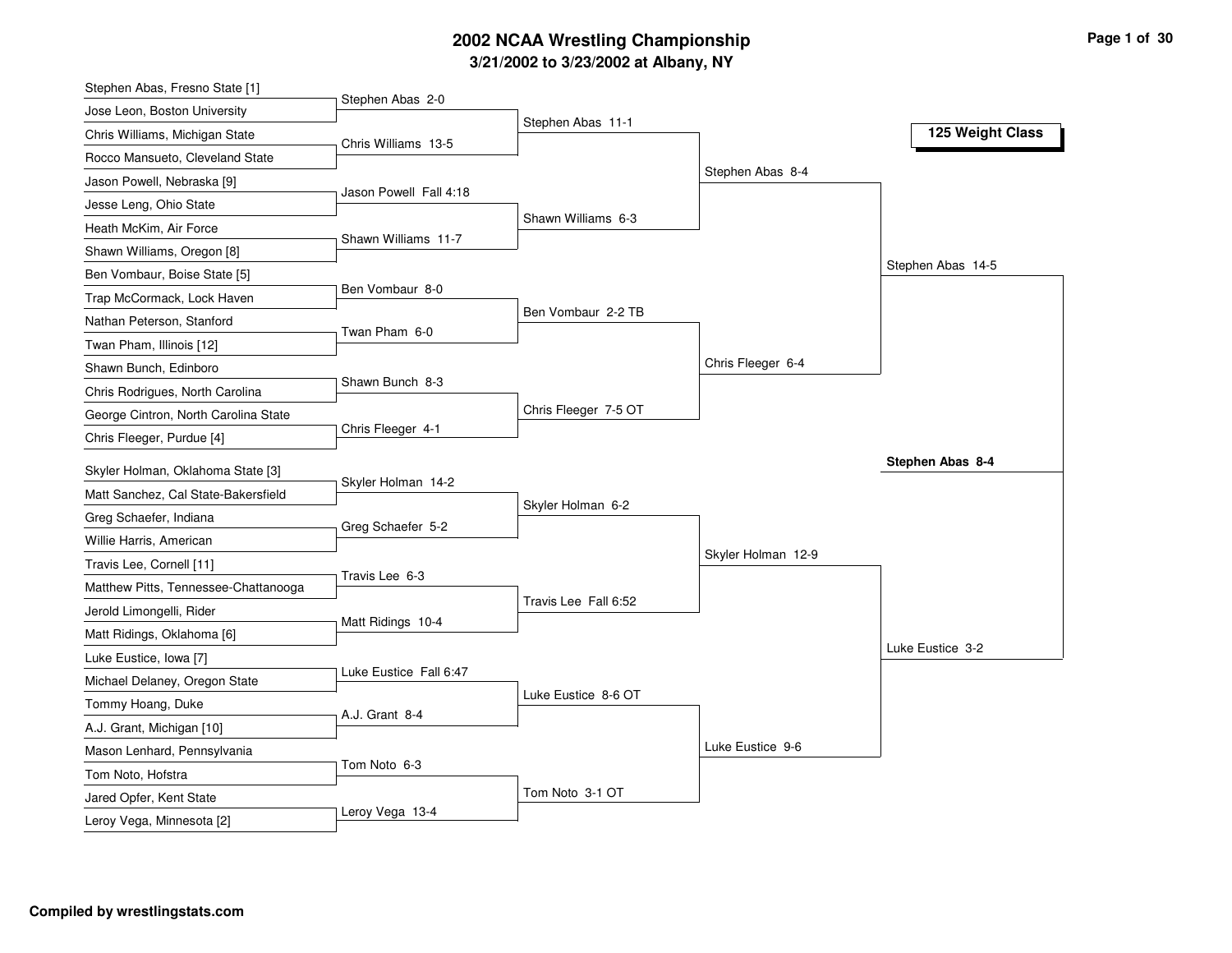# **3/21/2002 to 3/23/2002 at Albany, NY 2002 NCAA Wrestling Championship Page <sup>2</sup> of <sup>30</sup>**

| Opfer, Kent State              |                          |                     |                      |                     |                      |                                               |             |
|--------------------------------|--------------------------|---------------------|----------------------|---------------------|----------------------|-----------------------------------------------|-------------|
| Lenhard, Pennsylvania          | Lenhard 6-4              |                     |                      |                     |                      |                                               |             |
|                                |                          | Pham 3-1            |                      |                     |                      | <b>125 Consolation Bracket</b>                |             |
|                                | Pham, Illinois           |                     |                      |                     |                      |                                               |             |
| Hoang, Duke                    |                          |                     | Bunch 3-2            |                     |                      |                                               |             |
| Felton, Northern Illinois      | Hoang Fall 4:05          |                     |                      | Lee 12-10 OT        |                      |                                               |             |
|                                |                          | Bunch 10-5          |                      |                     |                      |                                               |             |
|                                | Bunch, Edinboro          |                     | Lee, Cornell         |                     |                      |                                               |             |
| Limongelli, Rider              |                          |                     |                      |                     | Powell 5-3           |                                               |             |
| Stuart, Lehigh                 | Stuart Fall 1:31         |                     |                      |                     |                      |                                               |             |
|                                |                          | Williams 6-3        |                      |                     |                      |                                               | Fleeger 5-0 |
|                                | Williams, Michigan State |                     |                      |                     | Fleeger, Purdue      |                                               |             |
| Harris, American               |                          |                     | Powell 11-4          |                     |                      |                                               |             |
| Sanchez, Cal State-Bakersfield | Sanchez 13-2             |                     |                      | Powell Fall 6:16    |                      |                                               |             |
|                                |                          | Powell Fall 2:45    |                      |                     |                      | Third Place: Chris Fleeger, Purdue 6-4 OT     |             |
|                                | Powell, Nebraska         |                     | Noto, Hofstra        |                     | <b>Fourth Place:</b> | <b>Ben Vombaur, Boise State</b>               |             |
| Rebmann, Drexel                |                          |                     |                      |                     |                      |                                               |             |
| Rodrigues, North Carolina      | Rodrigues 5-3            |                     |                      |                     | <b>Fifth Place:</b>  | Jason Powell, Nebraska 5-4                    |             |
|                                |                          | Rodrigues Fall 4:25 |                      |                     |                      | Sixth Place: Skyler Holman, Oklahoma State    |             |
|                                | Grant, Michigan          |                     |                      |                     |                      | Seventh Place: Travis Lee, Cornell 14-4       |             |
| Peterson, Stanford             |                          |                     | Rodrigues 3-2        |                     |                      | Eighth Place: Chris Rodrigues, North Carolina |             |
| McCormack, Lock Haven          | Peterson Fall 1:59       |                     |                      | Rodrigues Fall 6:59 |                      |                                               |             |
|                                |                          | Vega Fall 2:25      |                      |                     |                      |                                               |             |
|                                | Vega, Minnesota          |                     | Williams, Oregon     |                     |                      |                                               |             |
| McKim, Air Force               |                          |                     |                      |                     | Vombaur 5-2          |                                               |             |
| Leng, Ohio State               | McKim 3-1 OT             |                     |                      |                     |                      |                                               |             |
|                                |                          | McKim 11-6          |                      |                     |                      |                                               | Vombaur 3-1 |
|                                | Schaefer, Indiana        |                     |                      |                     |                      | Holman, Oklahoma State                        |             |
| Mansueto, Cleveland State      |                          |                     | Ridings 6-5          |                     |                      |                                               |             |
| Leon, Boston University        | Leon Fall 0:39           |                     |                      | Vombaur 2-1         |                      |                                               |             |
|                                |                          | Ridings 3-2         |                      |                     |                      |                                               |             |
|                                | Ridings, Oklahoma        |                     | Vombaur, Boise State |                     |                      |                                               |             |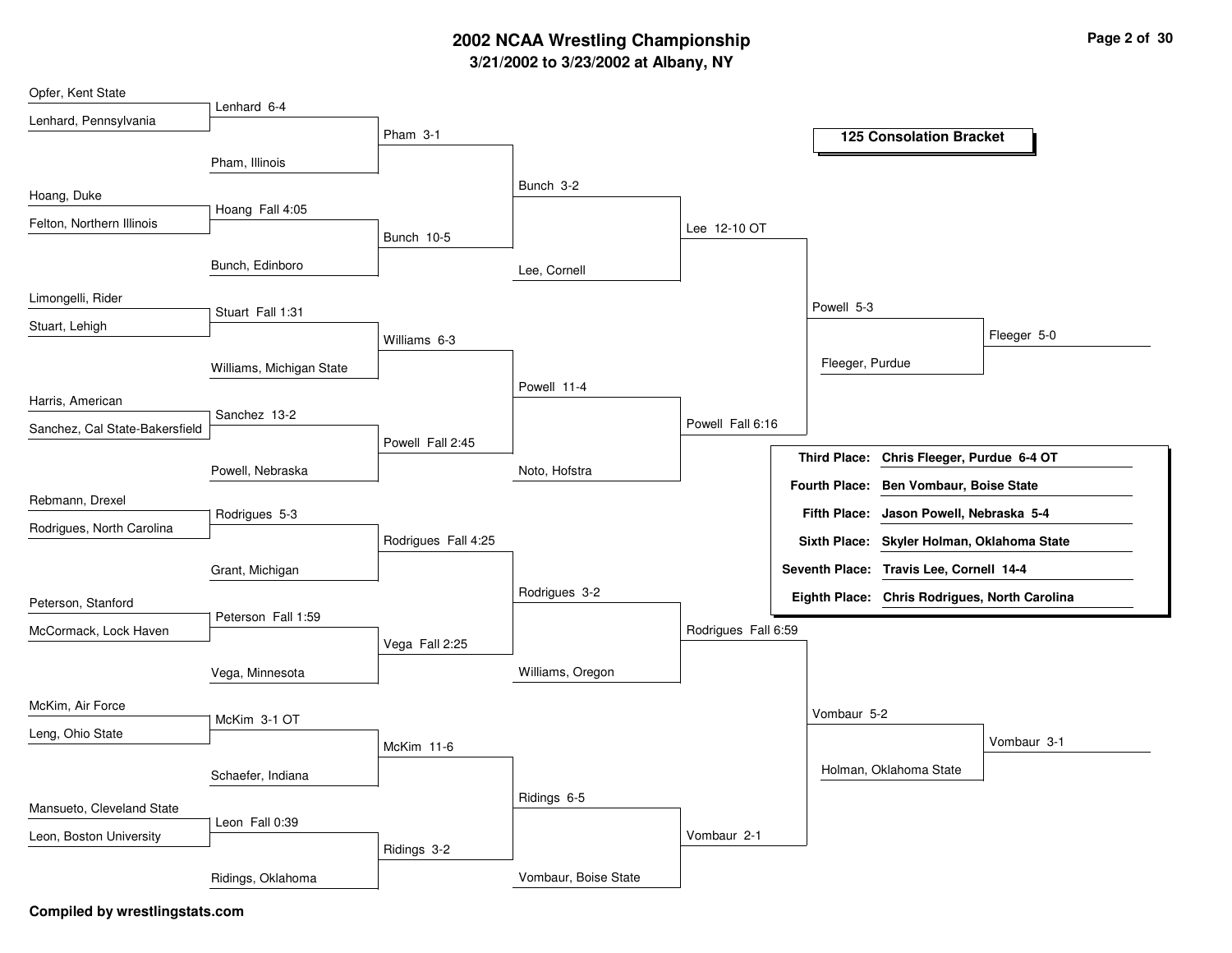# **3/21/2002 to 3/23/2002 at Albany, NY 2002 NCAA Wrestling Championship Page <sup>3</sup> of <sup>30</sup>**

| <b>Championship Pigtail Bouts for 125</b>                        |              |
|------------------------------------------------------------------|--------------|
| Matt Sanchez - Cal State-Bakersfield                             |              |
| Rob Rebmann - Drexel                                             | Sanchez 10-8 |
| Twan Pham - Illinois                                             | Pham 3-1 OT  |
| Mario Stuart - Lehigh                                            |              |
| Heath McKim - Air Force                                          | McKim $10-3$ |
| Marlon Felton - Northern Illinois                                |              |
| <b>Consolation Pigtail Bouts for 125</b><br>Rob Rebmann - Drexel |              |
| George Cintron - North Carolina State                            | Rebmann 3-2  |
| Mario Stuart - Lehigh                                            | Stuart 11-2  |
| Matthew Pitts - Tennessee-Chattanooga                            |              |
| Marlon Felton - Northern Illinois                                | Felton 9-0   |
| Michael Delaney - Oregon State                                   |              |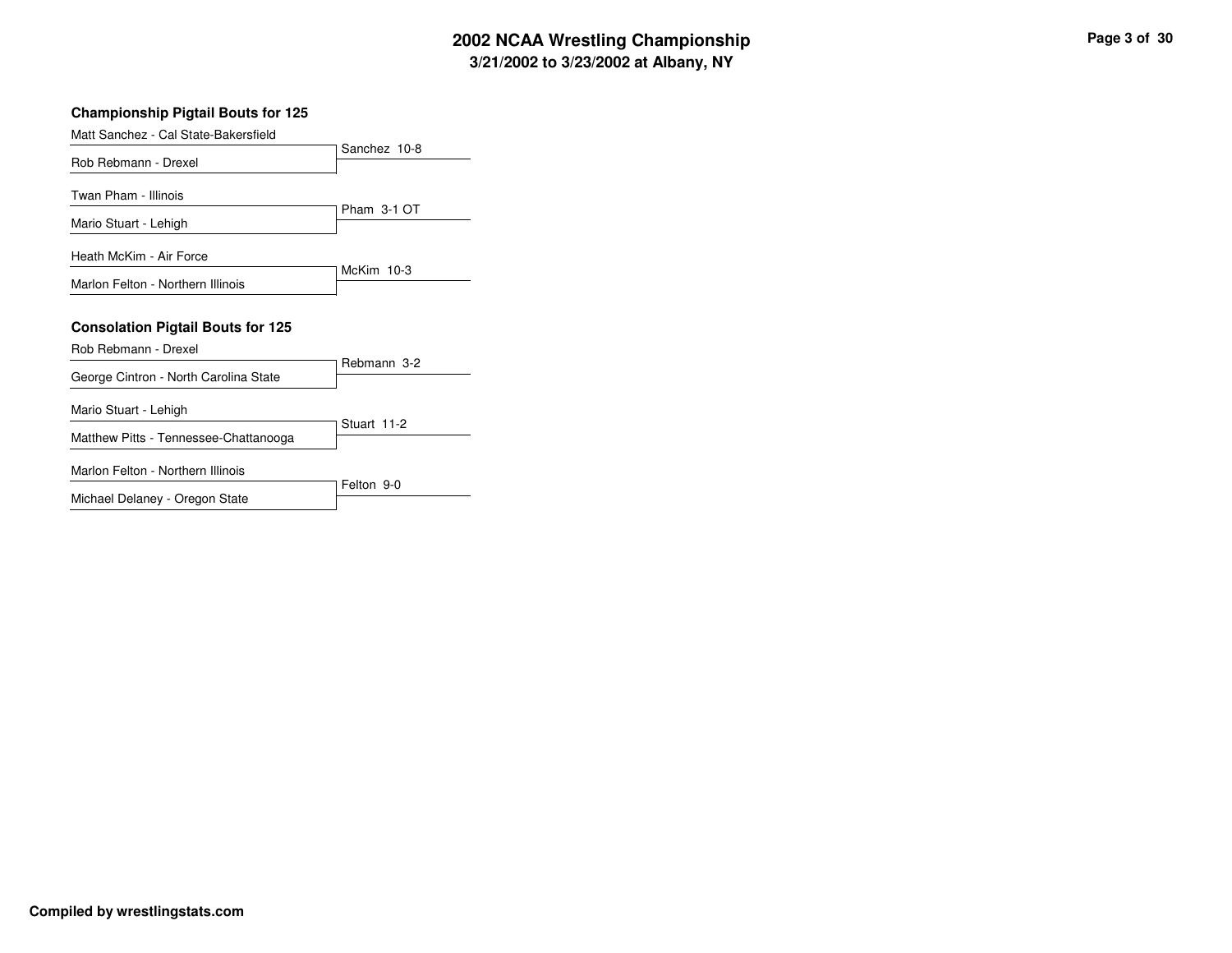# **3/21/2002 to 3/23/2002 at Albany, NY 2002 NCAA Wrestling Championship Page <sup>4</sup> of <sup>30</sup>**

| Ryan Lewis, Minnesota [1]                                  |                           |                     |                           |                      |
|------------------------------------------------------------|---------------------------|---------------------|---------------------------|----------------------|
| Joe Cristaldi, Drexel                                      | Ryan Lewis 23-9           |                     |                           |                      |
| Jason Cucolo, Sacred Heart                                 | Jordan Webster 6-3        | Ryan Lewis 6-2      |                           | 133 Weight Class     |
| Jordan Webster, Central Michigan                           |                           |                     |                           |                      |
| Zach Roberson, Iowa State [9]                              |                           |                     | Ryan Lewis 9-5            |                      |
| Anthony Carrizales, Ohio University                        | Zach Roberson 8-2         |                     |                           |                      |
| Evan Sola, North Carolina                                  |                           | Zach Roberson 8-3   |                           |                      |
| Foley Dowd, Michigan [8]                                   | Foley Dowd 11-5           |                     |                           |                      |
| David Douglas, Arizona State [5]                           |                           |                     |                           | Ryan Lewis Fall 4:51 |
| David Hoffman, Virginia Tech                               | David Douglas 12-5        |                     |                           |                      |
| Marat Tomaev, Penn State                                   |                           | David Douglas 5-1   |                           |                      |
| Rad Martinez, Clarion [12]                                 | Marat Tomaev 5-4          |                     |                           |                      |
| Jesse Brock, Boise State                                   |                           |                     | Kevin Black 10-5          |                      |
| Travis Drake, Appalachian State                            | Travis Drake 9-4          |                     |                           |                      |
| Jason Gabrielson, Millersville                             |                           | Kevin Black 11-2    |                           |                      |
| Kevin Black, Wisconsin [4]                                 | Kevin Black Fall 5:57     |                     |                           |                      |
| Witt Durden, Oklahoma [3]                                  |                           |                     |                           | Johnny Thompson 5-4  |
| Cory Ace, Edinboro                                         | Witt Durden TF 18-3, 7:00 |                     |                           |                      |
| Urijah Faber, California-Davis                             |                           | Witt Durden 14-3    |                           |                      |
| Chris Matarrese, Slippery Rock                             | Urijah Faber 13-6         |                     |                           |                      |
| Chad Hay, Illinois [11]                                    |                           |                     | Witt Durden 11-7          |                      |
|                                                            | Chad Hay 3-1 OT           |                     |                           |                      |
| Dan Hyman, Lehigh<br>Efren Ceballos, Cal State-Bakersfield |                           | Cliff Moore 8-4     |                           |                      |
| Cliff Moore, Iowa [6]                                      | Cliff Moore 19-8          |                     |                           |                      |
| Jeff Ratliff, Ohio State [7]                               |                           |                     |                           | Johnny Thompson 4-2  |
|                                                            | Jeff Ratliff 11-5         |                     |                           |                      |
| Mark Manchio, Northern Iowa                                |                           | Jeff Ratliff 8-4    |                           |                      |
| Pat Dowty, Eastern Illinois                                | Phil Mansueto 6-2         |                     |                           |                      |
| Phil Mansueto, Cleveland State [10]                        |                           |                     | Johnny Thompson Fall 2:04 |                      |
| Jason Harless, Oregon                                      | Chris Spealler 8-4        |                     |                           |                      |
| Chris Spealler, Lock Haven                                 |                           | Johnny Thompson 6-2 |                           |                      |
| Shawn Amistade, Pittsburgh                                 | Johnny Thompson 10-3      |                     |                           |                      |
| Johnny Thompson, Oklahoma State [2]                        |                           |                     |                           |                      |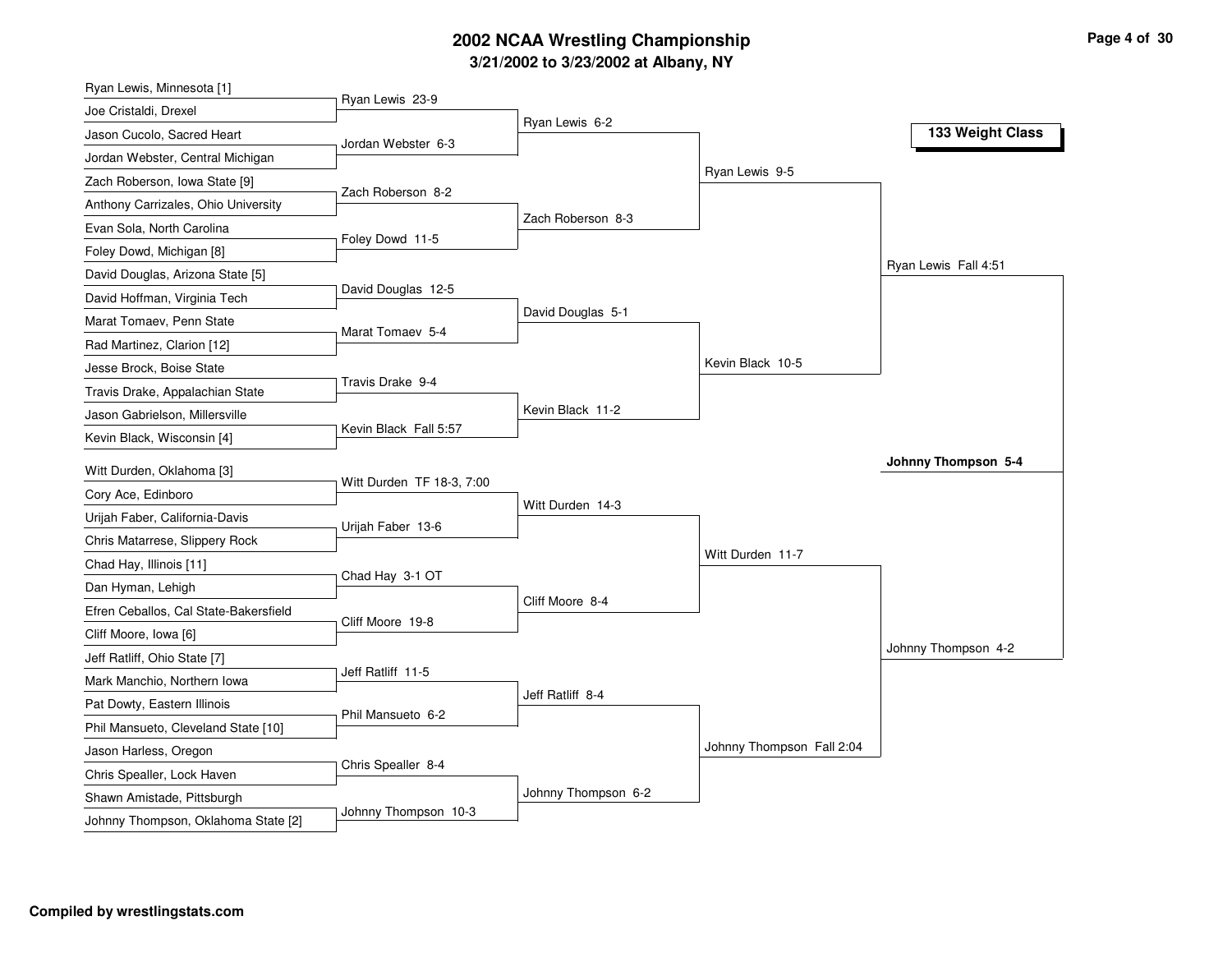# **3/21/2002 to 3/23/2002 at Albany, NY 2002 NCAA Wrestling Championship Page <sup>5</sup> of <sup>30</sup>**

| Amistade, Pittsburgh            |                           |                 |                        |              |                      |                                         |                                                  |
|---------------------------------|---------------------------|-----------------|------------------------|--------------|----------------------|-----------------------------------------|--------------------------------------------------|
| Harless, Oregon                 | Amistade 3-2 TB           |                 |                        |              |                      |                                         |                                                  |
|                                 |                           | Tomaev 7-2      |                        |              |                      | <b>133 Consolation Bracket</b>          |                                                  |
|                                 | Tomaev, Penn State        |                 |                        |              |                      |                                         |                                                  |
| Dowty, Eastern Illinois         |                           |                 | Tomaev 5-4             |              |                      |                                         |                                                  |
| Manchio, Northern Iowa          | Dowty Fall 6:39           |                 |                        |              |                      |                                         |                                                  |
|                                 |                           | Drake 15-9      |                        | Moore 4-0    |                      |                                         |                                                  |
|                                 | Drake, Appalachian State  |                 | Moore, Iowa            |              |                      |                                         |                                                  |
| Ceballos, Cal State-Bakersfield |                           |                 |                        |              | Moore 8-3            |                                         |                                                  |
| Hyman, Lehigh                   | Hyman 7-4                 |                 |                        |              |                      |                                         |                                                  |
|                                 |                           | Webster 10-7    |                        |              |                      |                                         | <b>Black 13-4</b>                                |
|                                 | Webster, Central Michigan |                 |                        |              | Black, Wisconsin     |                                         |                                                  |
| Matarrese, Slippery Rock        |                           |                 | Ace 3-2                |              |                      |                                         |                                                  |
|                                 | Ace Fall 5:26             |                 |                        | Ace 10-8     |                      |                                         |                                                  |
| Ace, Edinboro                   |                           | Ace 4-2         |                        |              |                      |                                         |                                                  |
|                                 | Dowd, Michigan            |                 | Ratliff, Ohio State    |              |                      | Third Place: Witt Durden, Oklahoma 14-6 |                                                  |
| Gabrielson, Millersville        |                           |                 |                        |              | <b>Fourth Place:</b> | Kevin Black, Wisconsin                  |                                                  |
| Brock, Boise State              | Brock 10-3                |                 |                        |              | <b>Fifth Place:</b>  |                                         | David Douglas, Arizona State 14-4                |
|                                 |                           | Mansueto 3-1    |                        |              |                      | Sixth Place: Cliff Moore, Iowa          |                                                  |
|                                 | Mansueto, Cleveland State |                 |                        |              |                      |                                         | Seventh Place: Zach Roberson, Iowa State Med FFT |
| Martinez, Clarion               |                           |                 | Mansueto 3-1           |              |                      | Eighth Place: Cory Ace, Edinboro        |                                                  |
| Hoffman, Virginia Tech          | Hoffman 5-3               |                 |                        | Roberson 4-0 |                      |                                         |                                                  |
|                                 |                           | Hoffman 9-7 OT  |                        |              |                      |                                         |                                                  |
|                                 | Spealler, Lock Haven      |                 | Roberson, Iowa State   |              |                      |                                         |                                                  |
| Sola, North Carolina            |                           |                 |                        |              |                      |                                         |                                                  |
| Carrizales, Ohio University     | Carrizales 8-6 OT         |                 |                        |              | Douglas 8-3          |                                         |                                                  |
|                                 |                           | Faber Fall 2:46 |                        |              |                      |                                         | Durden 8-5                                       |
|                                 | Faber, California-Davis   |                 |                        |              | Durden, Oklahoma     |                                         |                                                  |
| Cucolo, Sacred Heart            |                           |                 | Faber 2-0              |              |                      |                                         |                                                  |
| Cristaldi, Drexel               | Cristaldi 7-5 OT          |                 |                        | Douglas 4-1  |                      |                                         |                                                  |
|                                 |                           | Hay 6-4         |                        |              |                      |                                         |                                                  |
|                                 | Hay, Illinois             |                 | Douglas, Arizona State |              |                      |                                         |                                                  |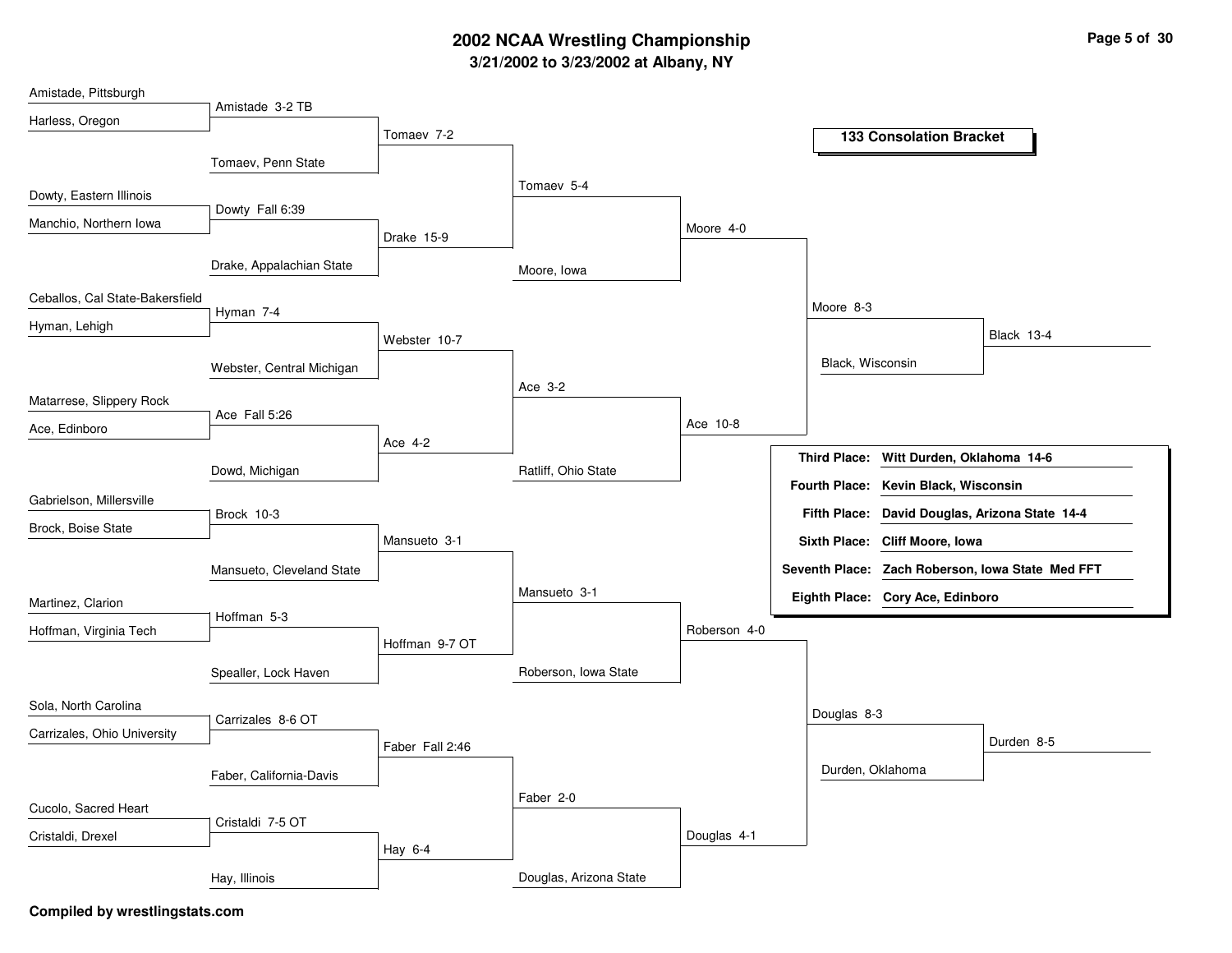# **3/21/2002 to 3/23/2002 at Albany, NY 2002 NCAA Wrestling Championship Page <sup>6</sup> of <sup>30</sup>**

#### **Championship Pigtail Bouts for 133**

Jordan Webster - Central Michigan

Webster 11-0Alejandro Alvarez - Cornell

Harless 5-1

#### **Consolation Pigtail Bouts for 133**

Jason Harless - Oregon

Alejandro Alvarez - Cornell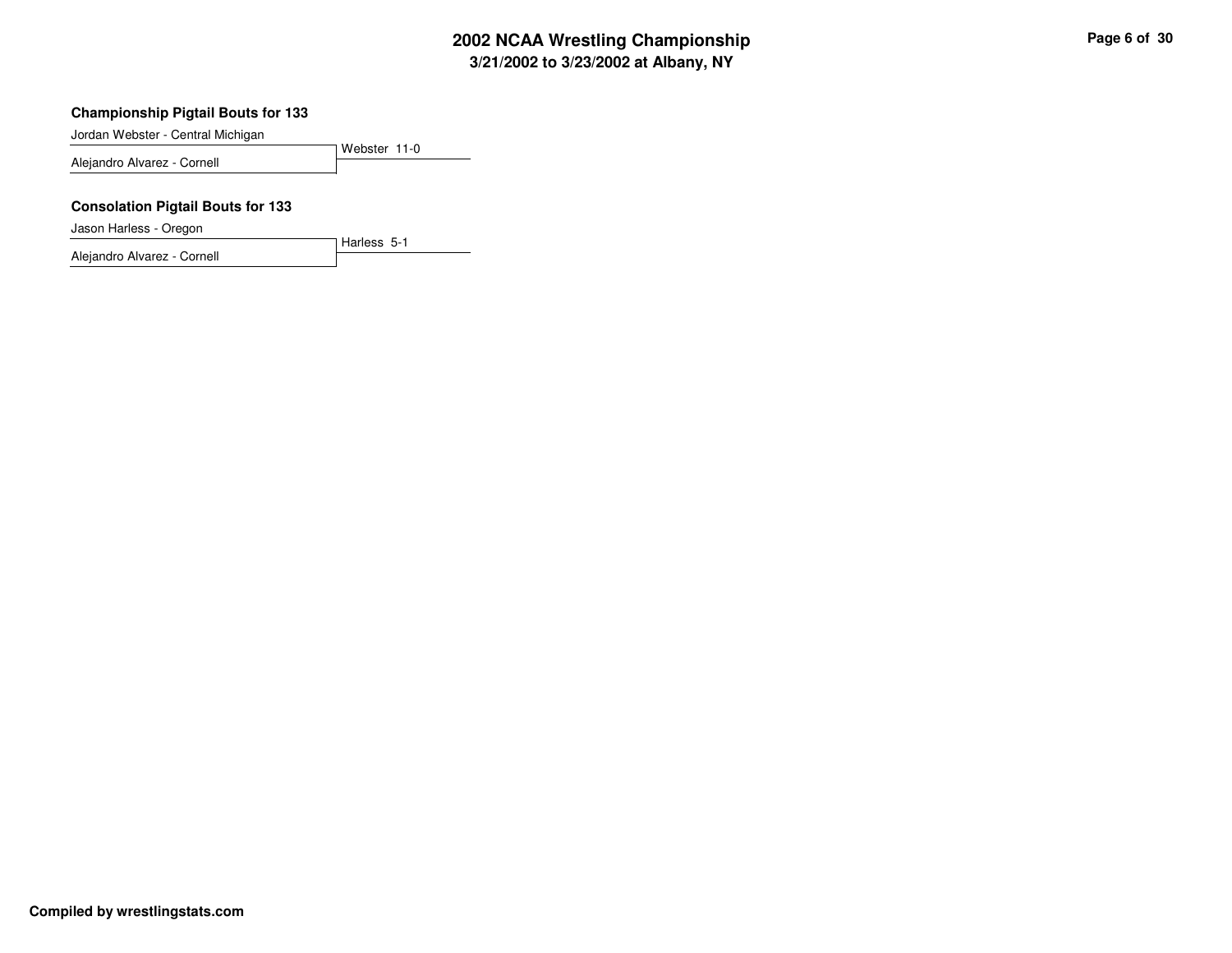# **3/21/2002 to 3/23/2002 at Albany, NY 2002 NCAA Wrestling Championship Page <sup>7</sup> of <sup>30</sup>**

| Mark Conley, Navy [1]                                    |                            |                        |                   |                   |
|----------------------------------------------------------|----------------------------|------------------------|-------------------|-------------------|
| Grant Hoerr, Wisconsin                                   | Mark Conley 2-0            |                        |                   |                   |
| Brad Byers, North Carolina                               | Mike Maney 3-1             | Mark Conley 3-2        |                   | 141 Weight Class  |
| Mike Maney, Lock Haven                                   |                            |                        |                   |                   |
| Shane Cunanan, West Virginia [9]                         |                            |                        | Mark Conley 6-0   |                   |
| Ralph Lopez, Fresno State                                | Shane Cunanan 8-3          |                        |                   |                   |
| Chad Caros, Edinboro                                     |                            | Chad Erikson Fall 6:52 |                   |                   |
| Chad Erikson, Minnesota [8]                              | Chad Erikson 8-5           |                        |                   |                   |
| Aaron Holker, Iowa State [5]                             |                            |                        |                   | Aaron Holker 4-3  |
| Scott Moore, Penn State                                  | Aaron Holker TF 17-0, 6:50 |                        |                   |                   |
| Jason Mester, Central Michigan                           |                            | Aaron Holker 9-0       |                   |                   |
| Coyte Cooper, Indiana [12]                               | Coyte Cooper 3-1           |                        |                   |                   |
| Rob Becker, George Mason                                 |                            |                        | Aaron Holker 15-2 |                   |
| John Giacche, Northwestern                               | John Giacche 11-4          |                        |                   |                   |
| Jon Masa, Hofstra                                        |                            | Dylan Long 3-2         |                   |                   |
| Dylan Long, Northern Iowa [4]                            | Dylan Long 11-0            |                        |                   |                   |
|                                                          |                            |                        |                   | Aaron Holker 10-5 |
| Sean Gray, Virginia Tech [3]<br>Brian Watson, Oregon     | Sean Gray 6-0              |                        |                   |                   |
| Brad Metzler, Stanford                                   |                            | Nate Parker 6-3        |                   |                   |
|                                                          | Nate Parker Fall 0:57      |                        |                   |                   |
| Nate Parker, Oklahoma                                    |                            |                        | Nate Parker 6-4   |                   |
| Robert Sessley, Ohio State [11]                          | Robert Sessley 10-4        |                        |                   |                   |
| Nick Boucher, Cleveland State                            |                            | Cedric Haymon 5-3      |                   |                   |
| Mark DiSalvo, Virginia Military                          | Cedric Haymon 3-0          |                        |                   |                   |
| Cedric Haymon, Cal Poly-SLO [6]                          |                            |                        |                   | Eric Larkin 10-4  |
| Luke Moffitt, Iowa [7]                                   | J.P. Reese 14-4            |                        |                   |                   |
| J.P. Reese, Missouri                                     |                            |                        |                   |                   |
|                                                          |                            | J.P. Reese 14-6        |                   |                   |
| Darren McLane, Duquesne                                  | Phillip Simpson Fall 4:28  |                        |                   |                   |
| Phillip Simpson, Army [10]                               |                            |                        |                   |                   |
| Gabe Vigil, Boise State                                  | Gabe Vigil 19-8            |                        | Eric Larkin 13-2  |                   |
| Darnell Ruffin, Eastern Michigan                         |                            |                        |                   |                   |
| Brandon York, Maryland<br>Eric Larkin, Arizona State [2] | Eric Larkin 8-4            | Eric Larkin Fall 2:30  |                   |                   |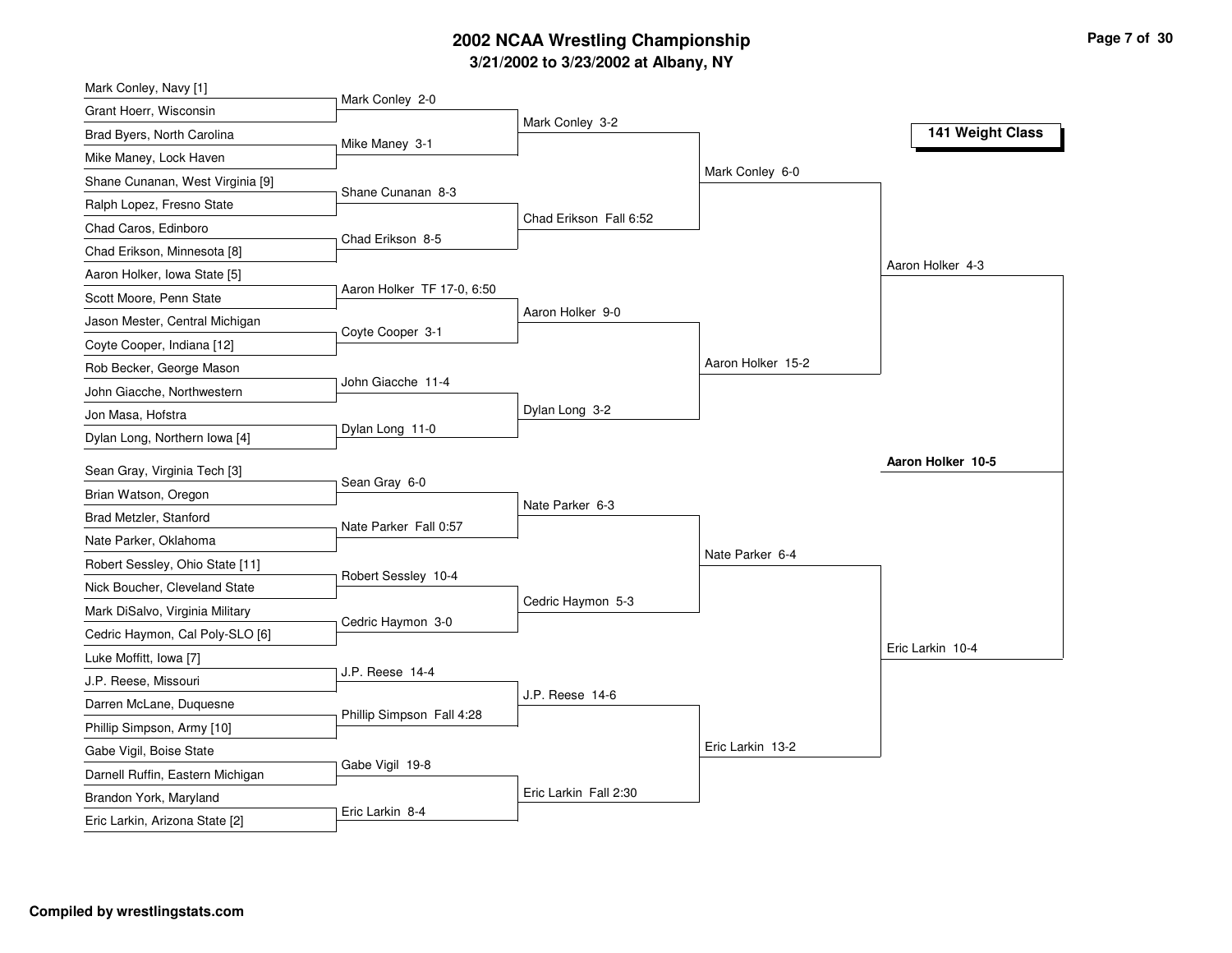# **3/21/2002 to 3/23/2002 at Albany, NY 2002 NCAA Wrestling Championship Page <sup>8</sup> of <sup>30</sup>**

| Sullivan, Tennessee-Chattanoo |                        |                   |                      |                   |                  |                                            |                                              |
|-------------------------------|------------------------|-------------------|----------------------|-------------------|------------------|--------------------------------------------|----------------------------------------------|
| Ruffin, Eastern Michigan      | Ruffin 6-2             |                   |                      |                   |                  |                                            |                                              |
|                               |                        | Ruffin 10-8       |                      |                   |                  | <b>141 Consolation Bracket</b>             |                                              |
|                               | Cooper, Indiana        |                   |                      |                   |                  |                                            |                                              |
|                               |                        |                   | Moffitt Fall 1:12    |                   |                  |                                            |                                              |
| McLane, Duquesne              | Moffitt Fall 4:34      |                   |                      |                   |                  |                                            |                                              |
| Moffitt, Iowa                 |                        |                   |                      | Haymon 6-3        |                  |                                            |                                              |
|                               |                        | Moffitt 8-3       |                      |                   |                  |                                            |                                              |
|                               | Giacche, Northwestern  |                   | Haymon, Cal Poly-SLO |                   |                  |                                            |                                              |
| DiSalvo, Virginia Military    |                        |                   |                      |                   |                  |                                            |                                              |
|                               | DiSalvo 7-2            |                   |                      |                   | Haymon 10-2      |                                            |                                              |
| Boucher, Cleveland State      |                        | Maney 8-0         |                      |                   |                  |                                            | Haymon 6-5                                   |
|                               | Maney, Lock Haven      |                   |                      |                   | Conley, Navy     |                                            |                                              |
|                               |                        |                   | Maney 3-2            |                   |                  |                                            |                                              |
| Metzler, Stanford             | Watson 5-2             |                   |                      |                   |                  |                                            |                                              |
| Watson, Oregon                |                        |                   |                      | Maney 6-1         |                  |                                            |                                              |
|                               |                        | Cunanan 3-2       |                      |                   |                  |                                            | Third Place: Cedric Haymon, Cal Poly-SLO 4-2 |
|                               | Cunanan, West Virginia |                   | Reese, Missouri      |                   |                  | Fourth Place: Robert Sessley, Ohio State   |                                              |
| Frease, Brown                 |                        |                   |                      |                   |                  |                                            |                                              |
| Becker, George Mason          | Becker 12-5            |                   |                      |                   |                  | Fifth Place: Nate Parker, Oklahoma 8-5     |                                              |
|                               |                        | Simpson Fall 3:42 |                      |                   |                  | Sixth Place: Mark Conley, Navy             |                                              |
|                               | Simpson, Army          |                   |                      |                   |                  | Seventh Place: Chad Erikson, Minnesota 4-3 |                                              |
|                               |                        |                   | Simpson 7-6          |                   |                  | Eighth Place: Mike Maney, Lock Haven       |                                              |
| Mester, Central Michigan      | Mester 7-3             |                   |                      |                   |                  |                                            |                                              |
| Moore, Penn State             |                        | Vigil 5-4         |                      | Erikson 4-3       |                  |                                            |                                              |
|                               |                        |                   |                      |                   |                  |                                            |                                              |
|                               | Vigil, Boise State     |                   | Erikson, Minnesota   |                   |                  |                                            |                                              |
| Caros, Edinboro               |                        |                   |                      |                   |                  |                                            |                                              |
| Lopez, Fresno State           | Caros 12-4             |                   |                      |                   | Sessley 9-6      |                                            |                                              |
|                               |                        | Gray 9-2          |                      |                   |                  |                                            | Sessley 2-1                                  |
|                               | Gray, Virginia Tech    |                   |                      |                   | Parker, Oklahoma |                                            |                                              |
|                               |                        |                   | Sessley 12-5         |                   |                  |                                            |                                              |
| Byers, North Carolina         | Hoerr 6-3              |                   |                      |                   |                  |                                            |                                              |
| Hoerr, Wisconsin              |                        |                   |                      | Sessley Fall 2:54 |                  |                                            |                                              |
|                               |                        | Sessley 6-2       |                      |                   |                  |                                            |                                              |
|                               | Sessley, Ohio State    |                   | Long, Northern Iowa  |                   |                  |                                            |                                              |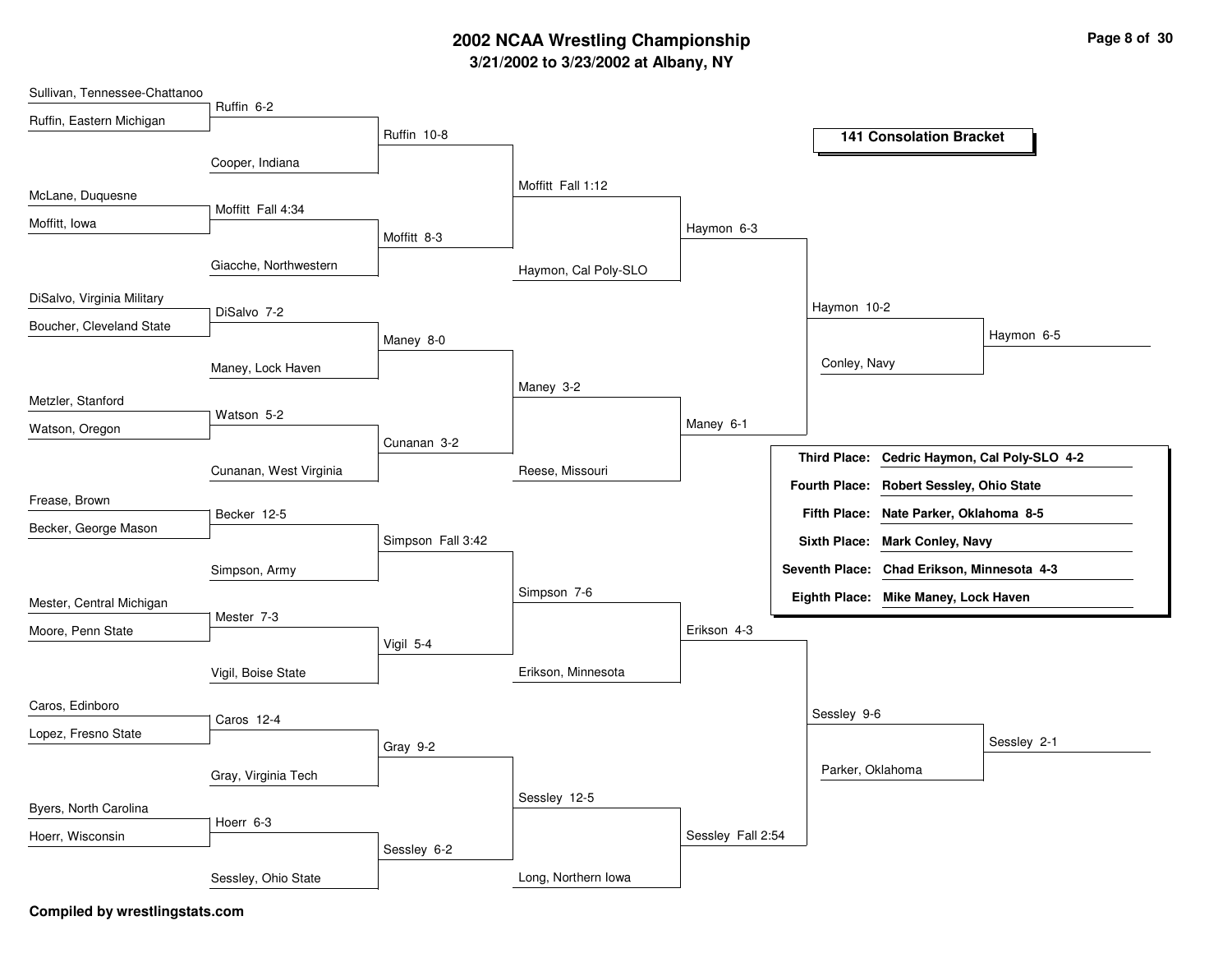# **3/21/2002 to 3/23/2002 at Albany, NY 2002 NCAA Wrestling Championship Page <sup>9</sup> of <sup>30</sup>**

#### **Championship Pigtail Bouts for 141**

Sean Gray - Virginia Tech

Gray Fall 2:43 Clint Frease - Brown Conley 8-3 Mark Conley - Navy Jared Sullivan - Tennessee-Chattanooga **Consolation Pigtail Bouts for 141** Jared Sullivan - Tennessee-Chattanooga

Sullivan 5-2 Brandon York - Maryland

Frease 12-10 OT Clint Frease - Brown Jon Masa - Hofstra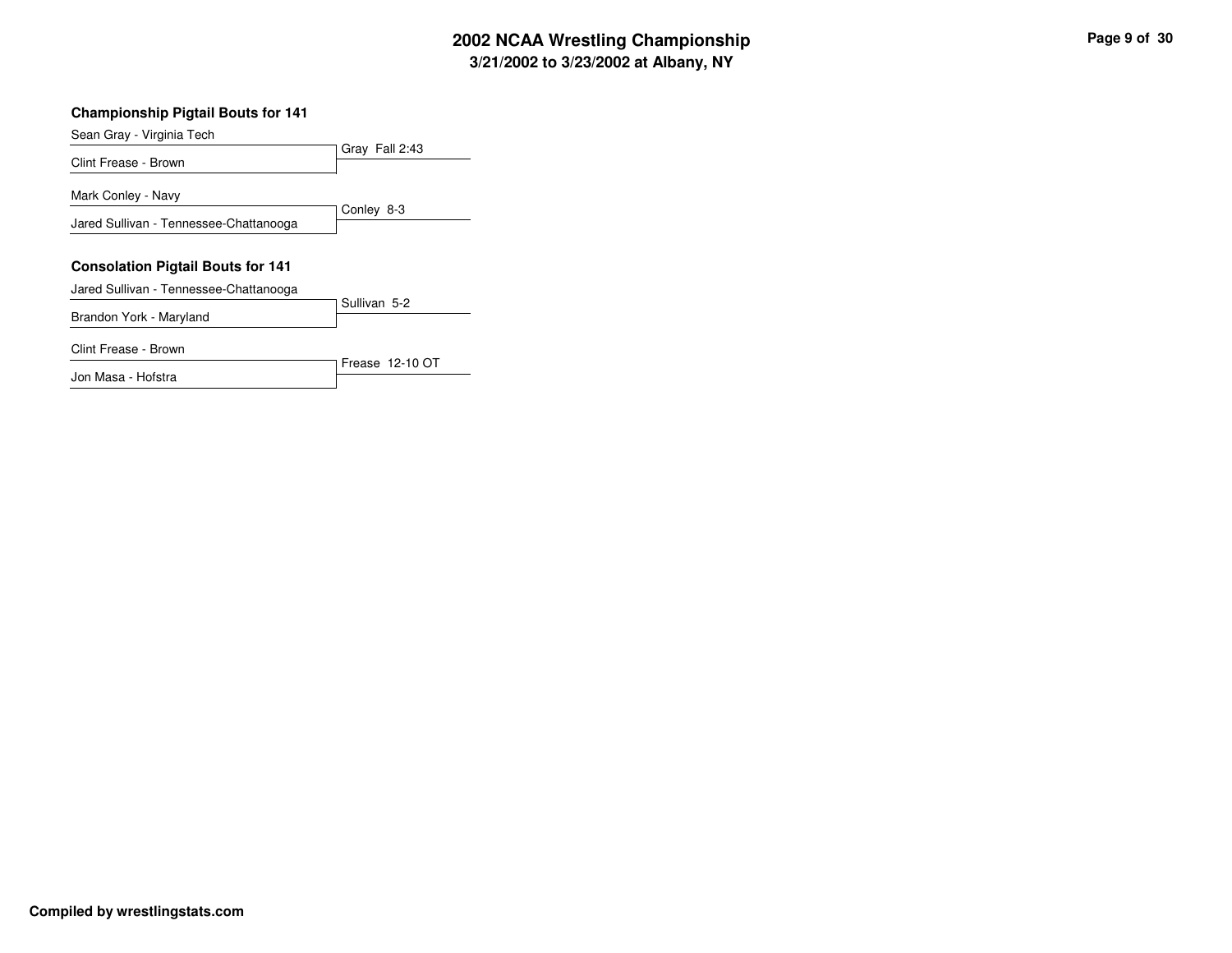# **3/21/2002 to 3/23/2002 at Albany, NY 2002 NCAA Wrestling Championship Page <sup>10</sup> of <sup>30</sup>**

| Mike Zadick, Iowa [1]                                 |                              |                           |                     |                       |
|-------------------------------------------------------|------------------------------|---------------------------|---------------------|-----------------------|
| Billy Smith, West Virginia                            | Mike Zadick Fall 2:35        |                           |                     |                       |
| Adrian Austin, George Mason                           | Adrian Austin 8-1            | Mike Zadick MT 24-8, 6:27 |                     | 149 Weight Class      |
| Brad Cieleski, Slippery Rock                          |                              |                           |                     |                       |
| Keaton Anderson, Ohio State [9]                       |                              |                           | Jake Percival 18-4  |                       |
| Ty Morgan, Central Michigan                           | Keaton Anderson 9-4          |                           |                     |                       |
| Casey Hunt, Oregon                                    |                              | Jake Percival 5-0         |                     |                       |
| Jake Percival, Ohio University [8]                    | Jake Percival Fall 1:02      |                           |                     |                       |
| Jesse Jantzen, Harvard [5]                            |                              |                           |                     | Jared Frayer 11-6     |
| Ryan Berger, Illinois                                 | Jesse Jantzen 4-0            |                           |                     |                       |
| Marc Hoffer, American                                 |                              | Jesse Jantzen 9-8         |                     |                       |
| Scott Frohardt, Air Force [12]                        | Scott Frohardt 11-2          |                           |                     |                       |
| Nate Wachter, Penn State                              |                              |                           | Jared Frayer 7-2    |                       |
| Collin Robertson, Boise State                         | Collin Robertson 3-2         |                           |                     |                       |
| Jon Garvin, Northern Iowa                             |                              | Jared Frayer 6-2          |                     |                       |
| Jared Frayer, Oklahoma [4]                            | Jared Frayer 12-1            |                           |                     |                       |
| JaMarr Billman, Lock Haven [3]                        |                              |                           |                     | Jared Lawrence 3-1    |
| Jason Mercado, Brown                                  | JaMarr Billman 12-3          |                           |                     |                       |
|                                                       |                              | JaMarr Billman 5-3 OT     |                     |                       |
|                                                       |                              |                           |                     |                       |
| Travis Shufelt, Nebraska                              | Karl Nadolsky 12-7           |                           |                     |                       |
| Karl Nadolsky, Michigan State                         |                              |                           | JaMarr Billman 5-3  |                       |
| Jerrod Sanders, Oklahoma State [11]                   | Jerrod Sanders 8-1           |                           |                     |                       |
| Matt Gentry, Stanford                                 |                              | Mike Kulczycki 18-4       |                     |                       |
| Wayne Watts, Citadel                                  | Mike Kulczycki TF 24-9, 5:49 |                           |                     |                       |
| Mike Kulczycki, Michigan [6]                          |                              |                           |                     | Jared Lawrence 5-4 TB |
| Bill Maldonado, Iowa State [7]                        | Bill Maldonado 9-8           |                           |                     |                       |
| Jason DeBruin, Hofstra                                |                              | Bill Maldonado 5-4        |                     |                       |
| Thomas Juarez, Cal State-Bakersfield                  | Joe Henson 8-0               |                           |                     |                       |
| Joe Henson, Pennsylvania [10]                         |                              |                           |                     |                       |
| Justin Giovinco, Pittsburgh                           | Justin Giovinco 9-0          |                           | Jared Lawrence 10-2 |                       |
| Jake Giamoni, North Carolina State                    |                              |                           |                     |                       |
| Greg Austin, Rutgers<br>Jared Lawrence, Minnesota [2] | Jared Lawrence Fall 6:41     | Jared Lawrence 10-4       |                     |                       |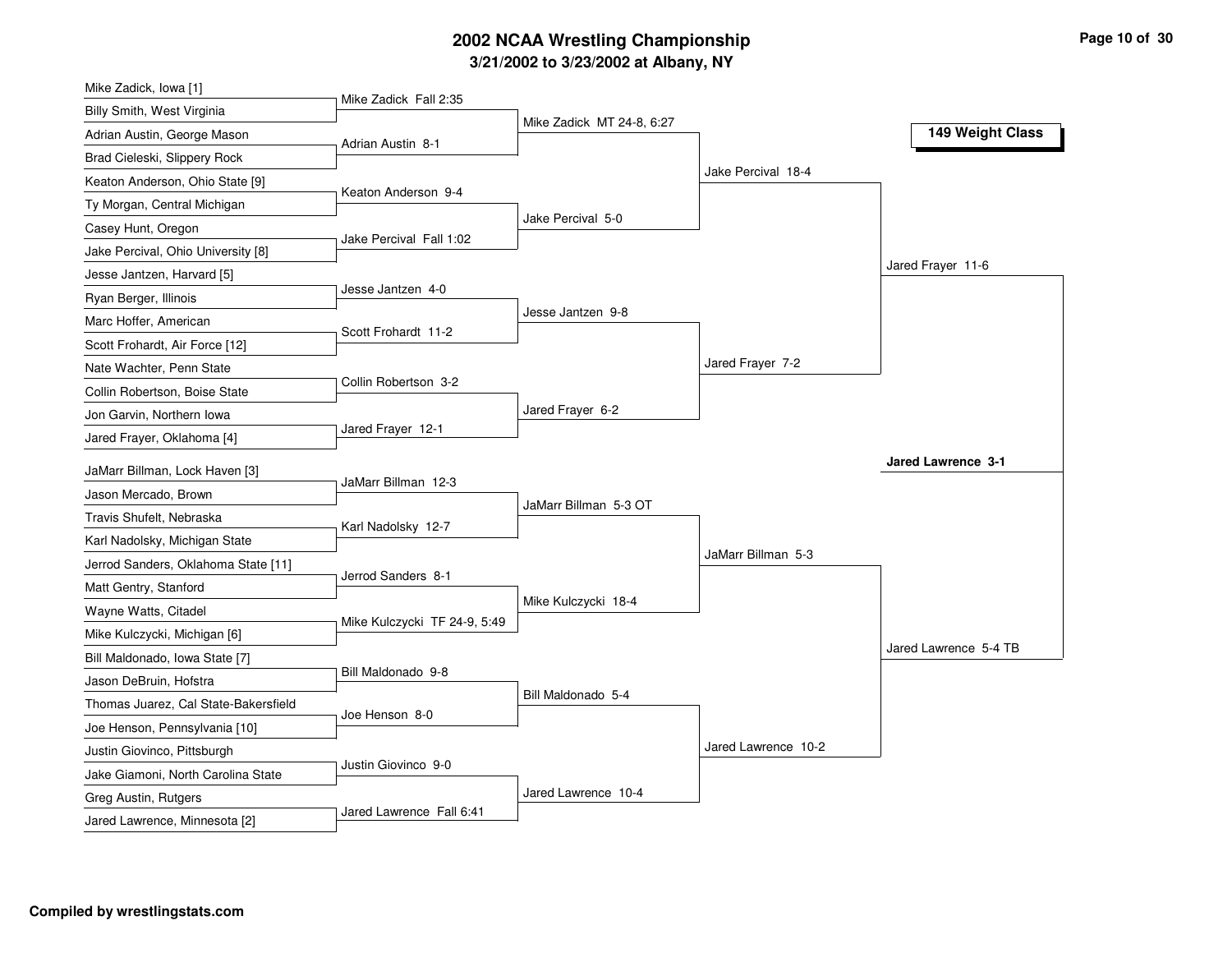# **3/21/2002 to 3/23/2002 at Albany, NY 2002 NCAA Wrestling Championship Page <sup>11</sup> of <sup>30</sup>**

| Austin, Rutgers               |                          |               |                       |               |                      |                                         |              |
|-------------------------------|--------------------------|---------------|-----------------------|---------------|----------------------|-----------------------------------------|--------------|
| Giamoni, North Carolina State | Giamoni 5-3 OT           |               |                       |               |                      |                                         |              |
|                               |                          | Frohardt 4-1  |                       |               |                      | <b>149 Consolation Bracket</b>          |              |
|                               | Frohardt, Air Force      |               |                       |               |                      |                                         |              |
| Juarez, Cal State-Bakersfield |                          |               | Frohardt 6-5          |               |                      |                                         |              |
|                               | DeBruin 19-5             |               |                       |               |                      |                                         |              |
| DeBruin, Hofstra              |                          | DeBruin 15-7  |                       | Frohardt 11-5 |                      |                                         |              |
|                               | Robertson, Boise State   |               | Kulczycki, Michigan   |               |                      |                                         |              |
| Watts, Citadel                | Gentry 11-5              |               |                       |               | Maldonado 14-3       |                                         |              |
| Gentry, Stanford              |                          |               |                       |               |                      |                                         | Percival 8-0 |
|                               |                          | Austin 6-3    |                       |               |                      |                                         |              |
|                               | Austin, George Mason     |               |                       |               |                      | Percival, Ohio University               |              |
| Shufelt, Nebraska             |                          |               | Anderson 2-1 TB       |               |                      |                                         |              |
| Mercado, Brown                | Shufelt 13-9             |               |                       | Maldonado 6-4 |                      |                                         |              |
|                               |                          | Anderson 13-6 |                       |               | <b>Third Place:</b>  |                                         |              |
|                               | Anderson, Ohio State     |               | Maldonado, Iowa State |               |                      | Jesse Jantzen, Harvard Fall 2:54        |              |
| Garvin, Northern Iowa         |                          |               |                       |               | <b>Fourth Place:</b> | Jake Percival, Ohio University          |              |
| Wachter, Penn State           | Wachter 8-1              |               |                       |               | <b>Fifth Place:</b>  | JaMarr Billman, Lock Haven 6-4          |              |
|                               |                          | Henson 5-3    |                       |               |                      | Sixth Place: Bill Maldonado, Iowa State |              |
|                               | Henson, Pennsylvania     |               |                       |               |                      | Seventh Place: Mike Zadick, Iowa 12-9   |              |
|                               |                          |               | Hoffer 10-6           |               |                      | Eighth Place: Scott Frohardt, Air Force |              |
| Hoffer, American              | Hoffer 3-2               |               |                       |               |                      |                                         |              |
| Berger, Illinois              |                          | Hoffer 11-3   |                       | Zadick 12-3   |                      |                                         |              |
|                               |                          |               |                       |               |                      |                                         |              |
|                               | Giovinco, Pittsburgh     |               | Zadick, Iowa          |               |                      |                                         |              |
| Hunt, Oregon                  |                          |               |                       |               | Jantzen 4-4 TB       |                                         |              |
| Morgan, Central Michigan      | Morgan 14-4              |               |                       |               |                      |                                         |              |
|                               |                          | Nadolsky 5-0  |                       |               |                      |                                         | Jantzen 5-4  |
|                               | Nadolsky, Michigan State |               |                       |               |                      | Billman, Lock Haven                     |              |
| Cieleski, Slippery Rock       |                          |               | Sanders 5-2           |               |                      |                                         |              |
|                               | Smith 8-2                |               |                       |               |                      |                                         |              |
| Smith, West Virginia          |                          | Sanders 11-5  |                       | Jantzen 6-3   |                      |                                         |              |
|                               | Sanders, Oklahoma State  |               | Jantzen, Harvard      |               |                      |                                         |              |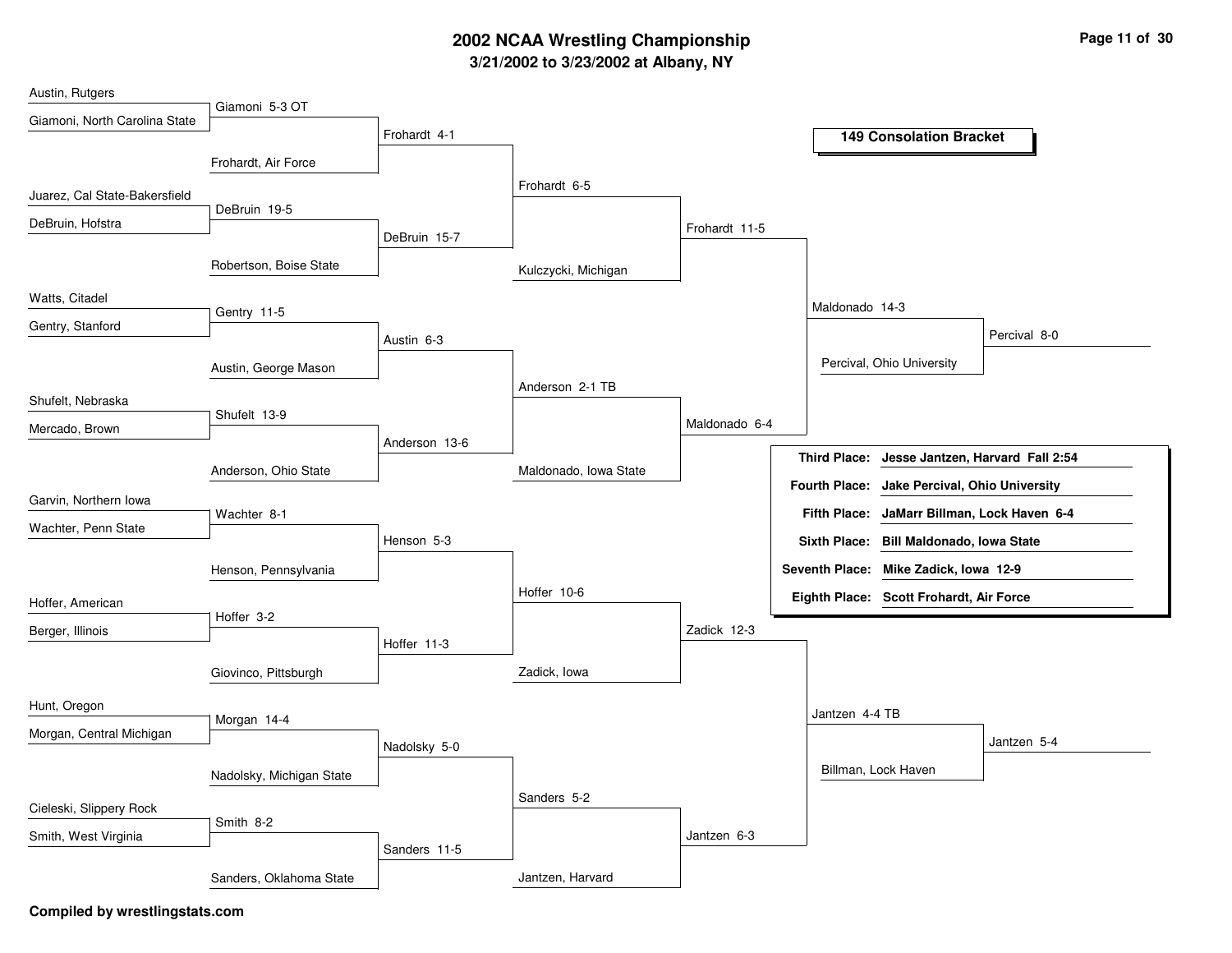**No Pigtails Bouts for 149 Weight Class**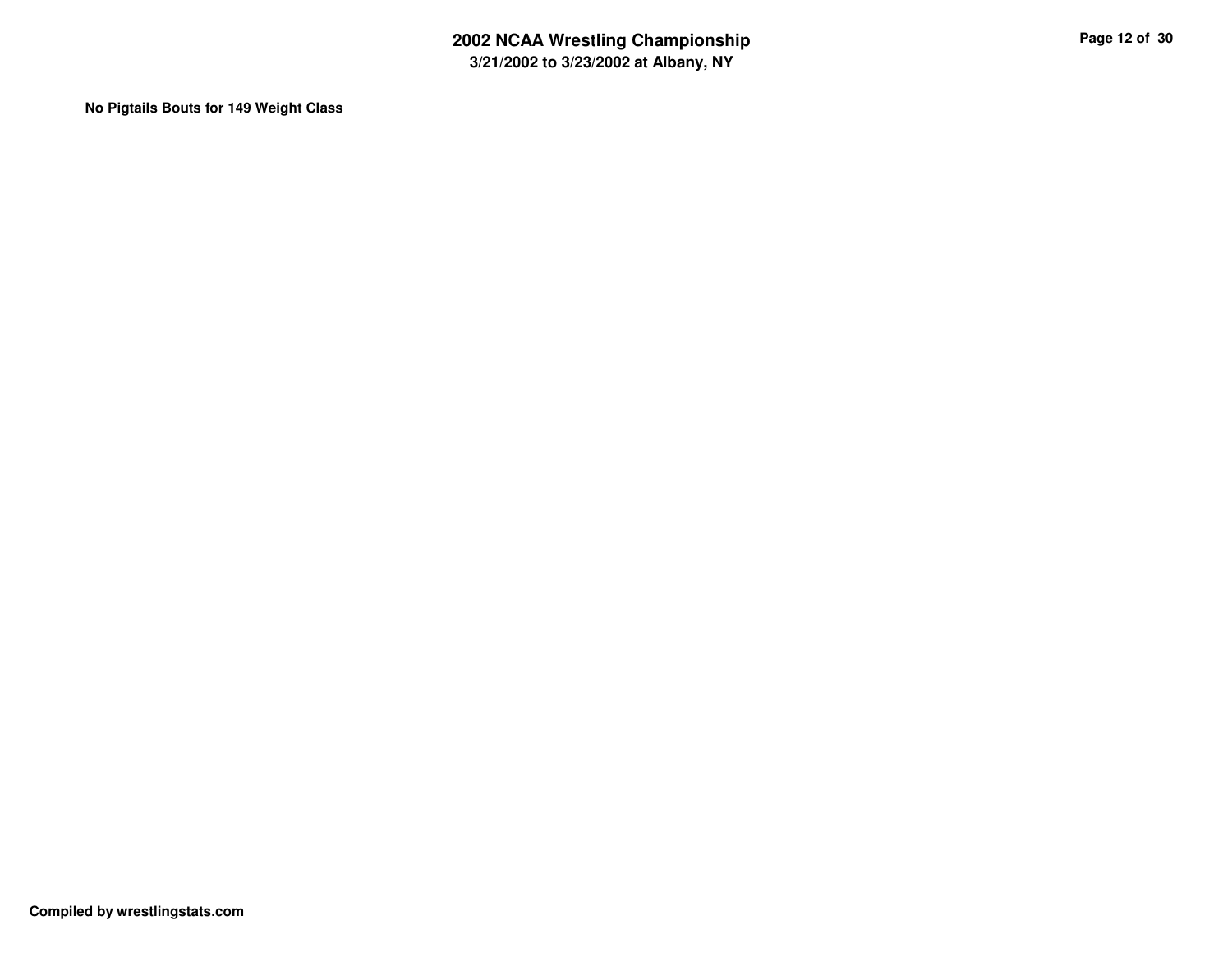# **3/21/2002 to 3/23/2002 at Albany, NY 2002 NCAA Wrestling Championship Page <sup>13</sup> of <sup>30</sup>**

| Bryan Snyder, Nebraska [1]                       |                              |                              |                        |                    |
|--------------------------------------------------|------------------------------|------------------------------|------------------------|--------------------|
| Warren Stout, Lehigh                             | Bryan Snyder MT 25-10, 4:54  |                              |                        |                    |
| Tony Overstake, Oregon                           | Tony Overstake TF 16-1, 4:59 | Bryan Snyder MT 25-10, 6:39  |                        | 157 Weight Class   |
| Frank DeFillippis, Eastern Illinois              |                              |                              |                        |                    |
| Gray Maynard, Michigan State [9]                 |                              |                              | Bryan Snyder Fall 5:07 |                    |
| Paul Siemon, Hofstra                             | Gray Maynard 9-7             |                              |                        |                    |
| Rocky Smart, Arizona State                       |                              | Gray Maynard 7-4             |                        |                    |
| Matt Anderson, Iowa [8]                          | Matt Anderson 4-0            |                              |                        |                    |
| Scott Owen, Northern Illinois [5]                |                              |                              |                        | Bryan Snyder 5-2   |
| Jeremiah Jarvis, California-Davis                | Scott Owen 17-7              |                              |                        |                    |
| P.J. Boccia, Appalachian State                   |                              | Scott Owen 16-3              |                        |                    |
| Josh Janson, Ohio State [12]                     | Josh Janson 12-5             |                              |                        |                    |
| Levi Prevost, Wyoming                            |                              |                              | Shane Roller Fall 3:48 |                    |
| Brad Harper, Purdue                              | Brad Harper 3-2              |                              |                        |                    |
| Mike Tolar, Kent State                           |                              | Shane Roller 7-3             |                        |                    |
| Shane Roller, Oklahoma State [4]                 | Shane Roller 12-3            |                              |                        |                    |
| Luke Becker, Minnesota [3]                       |                              |                              |                        | Luke Becker 5-4 TB |
| Gabe Webster, Cornell                            | Luke Becker Fall 5:37        |                              |                        |                    |
| Jeremy Reitz, Clarion                            |                              | Luke Becker 14-6             |                        |                    |
| Levi Weikel-Magden, Stanford                     | Jeremy Reitz 9-7             |                              |                        |                    |
| Derek Jenkins, Rider [11]                        |                              |                              | Luke Becker 12-4       |                    |
| David Bolyard, Central Michigan                  | Derek Jenkins 5-4            |                              |                        |                    |
| Zachariah Doll, Pittsburgh                       |                              | Ryan Bertin 8-6              |                        |                    |
| Ryan Bertin, Michigan [6]                        | Ryan Bertin 12-2             |                              |                        |                    |
| Joe Carr, West Virginia [7]                      |                              |                              |                        | Luke Becker 2-1 TB |
| Adam Britt, Virginia Military                    | Adam Britt 6-1               |                              |                        |                    |
| Mitch Morgan, Boise State                        |                              | Griff Powell 5-2             |                        |                    |
| Griff Powell, Illinois [10]                      | Griff Powell 9-3             |                              |                        |                    |
| Tim Foley, Virginia                              |                              |                              | Yoshi Nakamura 5-3     |                    |
|                                                  |                              |                              |                        |                    |
|                                                  | Tim Foley 4-4 TB             |                              |                        |                    |
| Ryan Yates, Edinboro<br>Jesse Reed, Millersville |                              | Yoshi Nakamura TF 19-3, 7:00 |                        |                    |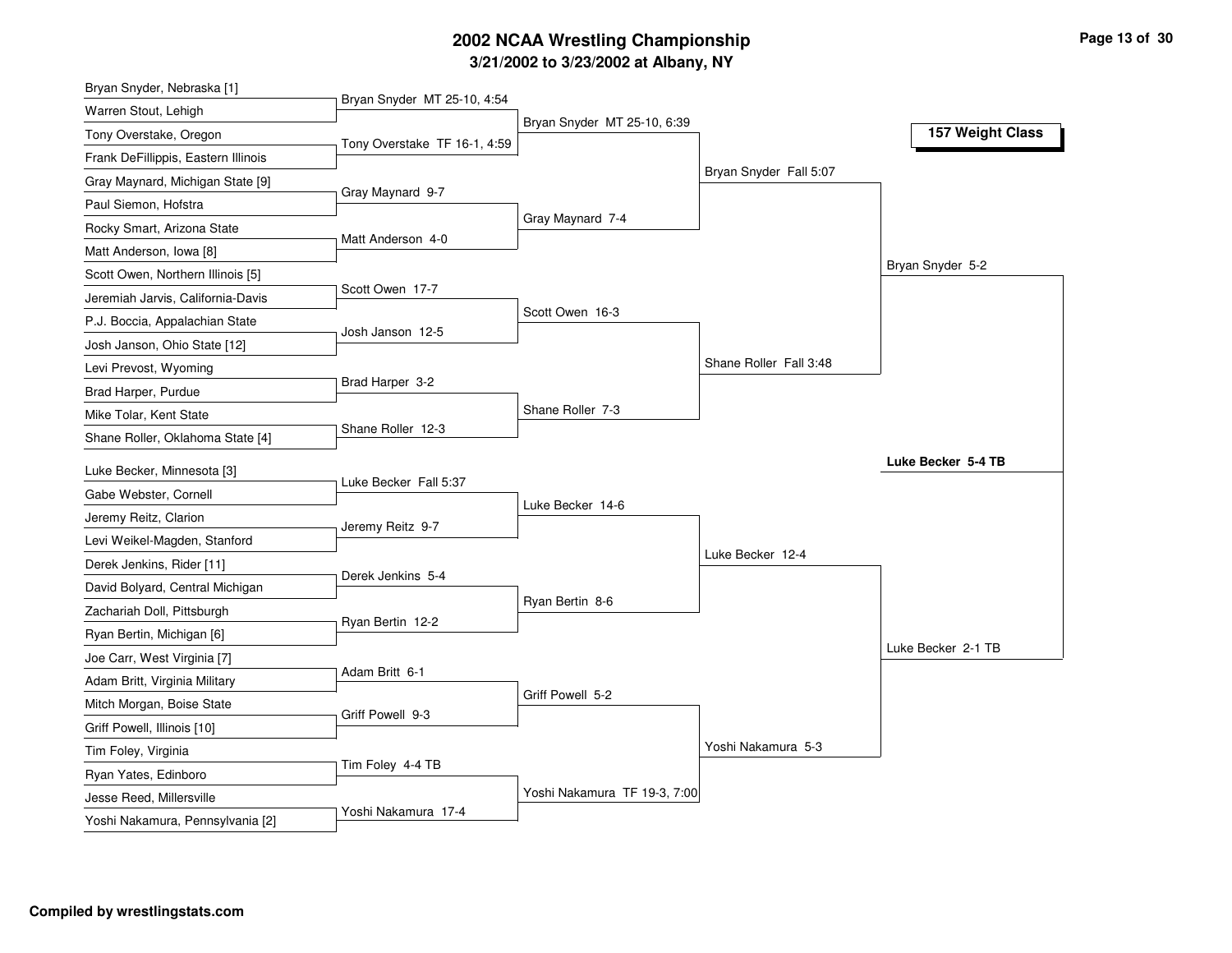# **3/21/2002 to 3/23/2002 at Albany, NY 2002 NCAA Wrestling Championship Page <sup>14</sup> of <sup>30</sup>**

| Reed, Millersville            |                       |                   |                         |             |                |                                                 |                                                     |
|-------------------------------|-----------------------|-------------------|-------------------------|-------------|----------------|-------------------------------------------------|-----------------------------------------------------|
| Yates, Edinboro               | Yates 6-1             |                   |                         |             |                |                                                 |                                                     |
|                               |                       | Janson 7-5 OT     |                         |             |                | <b>157 Consolation Bracket</b>                  |                                                     |
|                               | Janson, Ohio State    |                   |                         |             |                |                                                 |                                                     |
| Morgan, Boise State           |                       |                   | Janson 1-1 TB           |             |                |                                                 |                                                     |
| Carr, West Virginia           | Carr Fall 0:49        |                   |                         |             |                |                                                 |                                                     |
|                               |                       | Carr 8-2          |                         | Bertin 6-5  |                |                                                 |                                                     |
|                               | Harper, Purdue        |                   | Bertin, Michigan        |             |                |                                                 |                                                     |
| Cieleski, Oklahoma            | Cieleski 7-6          |                   |                         |             | Bertin 1-1 TB  |                                                 |                                                     |
| Bolyard, Central Michigan     |                       |                   |                         |             |                |                                                 | Roller Fall 5:41                                    |
|                               |                       | Cieleski 7-5      |                         |             |                |                                                 |                                                     |
|                               | Overstake, Oregon     |                   |                         |             |                | Roller, Oklahoma State                          |                                                     |
| Weikel-Magden, Stanford       |                       |                   | Anderson 5-1            |             |                |                                                 |                                                     |
| Webster, Cornell              | Webster TF 19-4, 7:00 |                   |                         | Powell 4-2  |                |                                                 |                                                     |
|                               |                       | Anderson 9-1      |                         |             |                |                                                 | Third Place: Yoshi Nakamura, Pennsylvania Fall 2:39 |
|                               | Anderson, Iowa        |                   | Powell, Illinois        |             |                |                                                 |                                                     |
| Tolar, Kent State             |                       |                   |                         |             |                | Fourth Place: Shane Roller, Oklahoma State      |                                                     |
| Prevost, Wyoming              | Tolar 16-9            |                   |                         |             |                | Fifth Place: Scott Owen, Northern Illinois 11-3 |                                                     |
|                               |                       | <b>Britt 14-4</b> |                         |             |                | Sixth Place: Ryan Bertin, Michigan              |                                                     |
|                               | Becker, Minnesota     |                   |                         |             |                | Seventh Place: Gray Maynard, Michigan State 5-1 |                                                     |
| Boccia, Appalachian State     |                       |                   | Britt 9-4               |             |                | Eighth Place: Griff Powell, Illinois            |                                                     |
|                               | Boccia 2-1 TB         |                   |                         | Maynard 6-2 |                |                                                 |                                                     |
| Jarvis, California-Davis      |                       | Foley 6-4         |                         |             |                |                                                 |                                                     |
|                               | Foley, Virginia       |                   | Maynard, Michigan State |             |                |                                                 |                                                     |
| Smart, Arizona State          |                       |                   |                         |             | Owen Fall 6:51 |                                                 |                                                     |
| Siemon, Hofstra               | Smart 3-1             |                   |                         |             |                |                                                 |                                                     |
|                               |                       | Smart 9-2         |                         |             |                |                                                 | Nakamura 7-5                                        |
|                               | Reitz, Clarion        |                   |                         |             |                | Nakamura, Pennsylvania                          |                                                     |
| DeFillippis, Eastern Illinois |                       |                   | Smart 7-4               |             |                |                                                 |                                                     |
| Stout, Lehigh                 | Stout Fall 3:34       |                   |                         | Owen 3-1 OT |                |                                                 |                                                     |
|                               |                       | Jenkins 8-3       |                         |             |                |                                                 |                                                     |
|                               | Jenkins, Rider        |                   | Owen, Northern Illinois |             |                |                                                 |                                                     |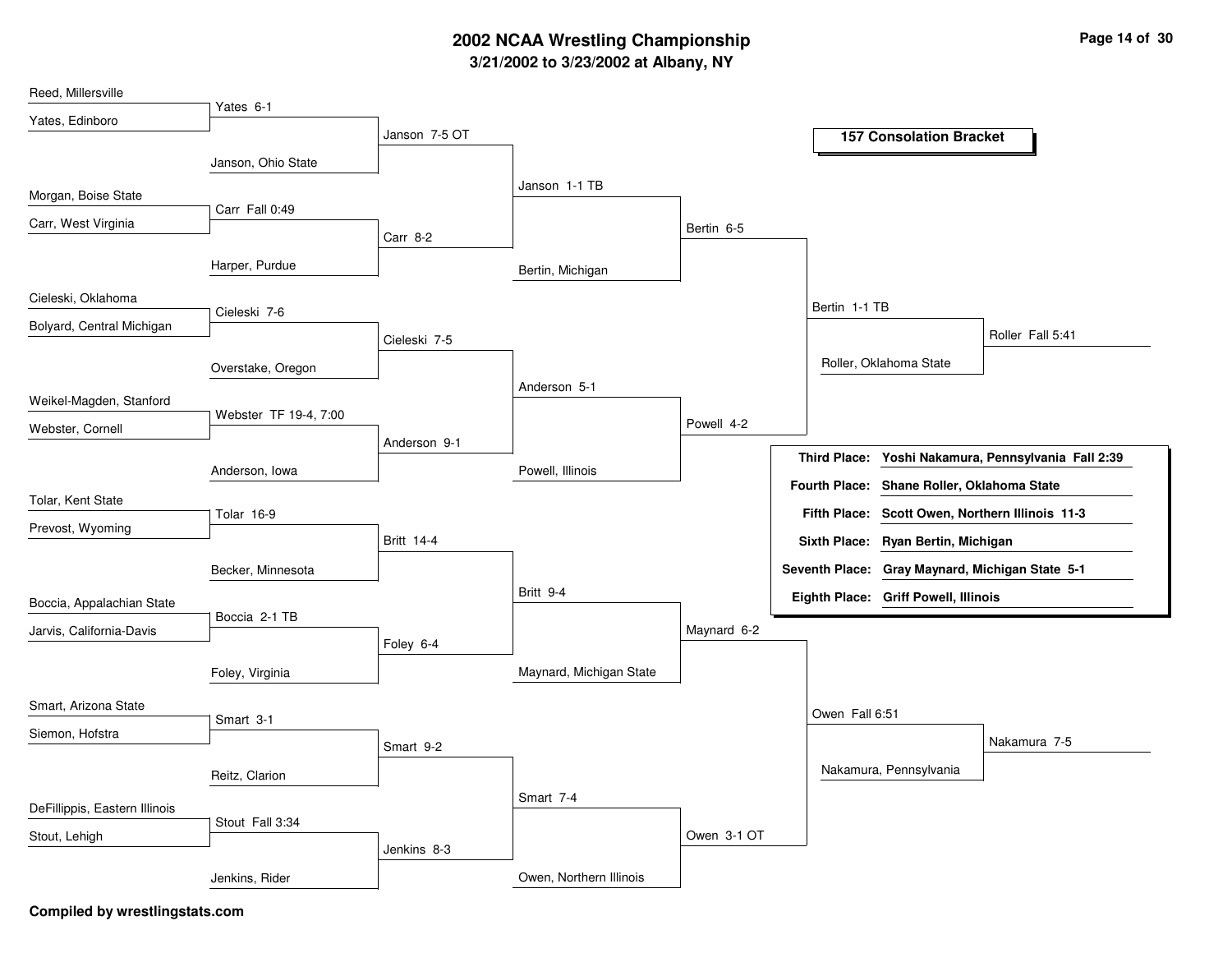# **3/21/2002 to 3/23/2002 at Albany, NY 2002 NCAA Wrestling Championship Page <sup>15</sup> of <sup>30</sup>**

#### **Championship Pigtail Bouts for 157**

Jeremiah Jarvis - California-Davis

Jarvis 7-4 Doug Cieleski - Oklahoma

Cieleski 7-3

#### **Consolation Pigtail Bouts for 157**

Doug Cieleski - Oklahoma

Zachariah Doll - Pittsburgh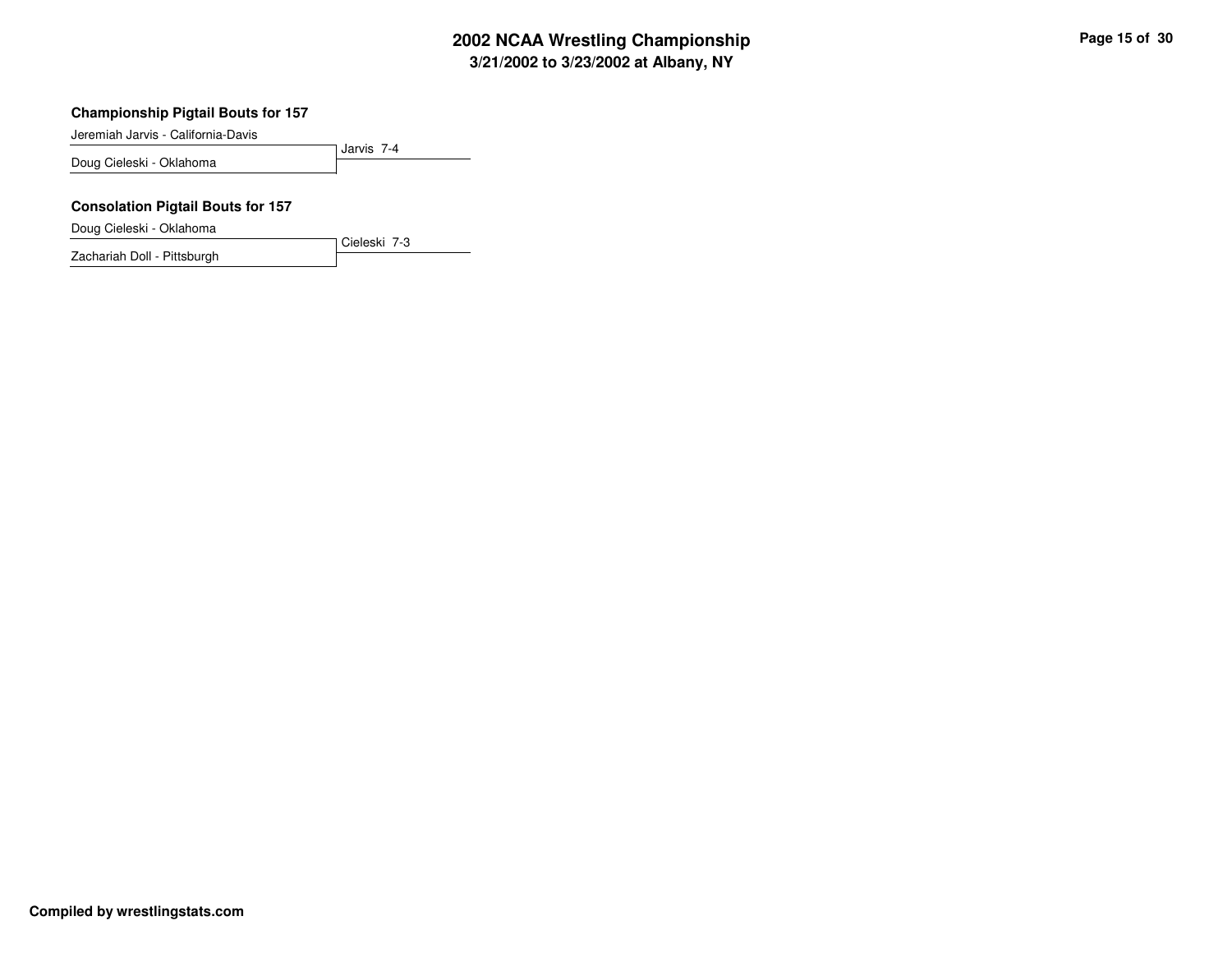# **3/21/2002 to 3/23/2002 at Albany, NY 2002 NCAA Wrestling Championship Page <sup>16</sup> of <sup>30</sup>**

| Joe Heskett, Iowa State [1]          |                           |                        |                  |                       |
|--------------------------------------|---------------------------|------------------------|------------------|-----------------------|
| John Garriques, Hofstra              | Joe Heskett 7-2           |                        |                  |                       |
| Nate Baker, Minnesota                | Nate Baker 13-11          | Joe Heskett 12-2       |                  | 165 Weight Class      |
| Pierre Pryor, North Carolina State   |                           |                        |                  |                       |
| Robbie Waller, Oklahoma [9]          |                           |                        | Joe Heskett 10-2 |                       |
| Nate Lawrenz, Northern Iowa          | Robbie Waller 8-5         |                        |                  |                       |
| Craig Johnson, Tennessee-Chattanooga |                           | Robbie Waller 15-6     |                  |                       |
| John Clark, Ohio State [8]           | John Clark 7-6            |                        |                  |                       |
| Josh Henson, Pennsylvania [5]        |                           |                        |                  | Joe Heskett Fall 5:24 |
| Ryan Kane, Northwestern              | Josh Henson TF 17-2, 4:40 |                        |                  |                       |
| Pat O'Donnell, Harvard               |                           | Josh Henson 5-3        |                  |                       |
| Nick Nemeth, Kent State [12]         | Nick Nemeth 14-5          |                        |                  |                       |
| Scott Roth, Cornell                  |                           |                        | Mark Fee 7-4     |                       |
| Tyron Woodley, Missouri              | Tyron Woodley 8-6         |                        |                  |                       |
| Mark Fee, Appalachian State          |                           | Mark Fee Fall 0:47     |                  |                       |
| Tom McMath, West Virginia [4]        | Mark Fee 10-6             |                        |                  |                       |
| Tyrone Lewis, Oklahoma State [3]     |                           |                        |                  | Joe Heskett 4-2       |
| Seth Cameron, James Madison          | Tyrone Lewis Fall 1:34    |                        |                  |                       |
| Nick Frost, Arizona State            |                           | Tyrone Lewis 14-5      |                  |                       |
| Oscar Santiago, Purdue               | Nick Frost Fall 6:49      |                        |                  |                       |
| Doc Vecchio, Penn State [11]         |                           |                        | Tyrone Lewis 8-5 |                       |
| Chris Carlino, Cal State-Fullerton   | Doc Vecchio 4-2           |                        |                  |                       |
| Burt Pierson, California-Davis       |                           | Doc Vecchio 3-1        |                  |                       |
| Chris Vitale, Lehigh [6]             | Burt Pierson 11-7         |                        |                  |                       |
| Eugene Harris, Oregon [7]            |                           |                        |                  | Matt Lackey 6-4 OT    |
| Bill Boeh, Duquesne                  | Eugene Harris 8-4         |                        |                  |                       |
| Mike Mitchell, Duke                  |                           | Eugene Harris WDF 2:37 |                  |                       |
| Matt King, Edinboro [10]             | Matt King 5-0             |                        |                  |                       |
| Nick Harrington, Rider               |                           |                        | Matt Lackey 3-1  |                       |
| Charles Martelli, Michigan           | Charles Martelli 9-5      |                        |                  |                       |
| Carl Fronhofer, Pittsburgh           |                           | Matt Lackey 4-1        |                  |                       |
| Matt Lackey, Illinois [2]            | Matt Lackey 5-2           |                        |                  |                       |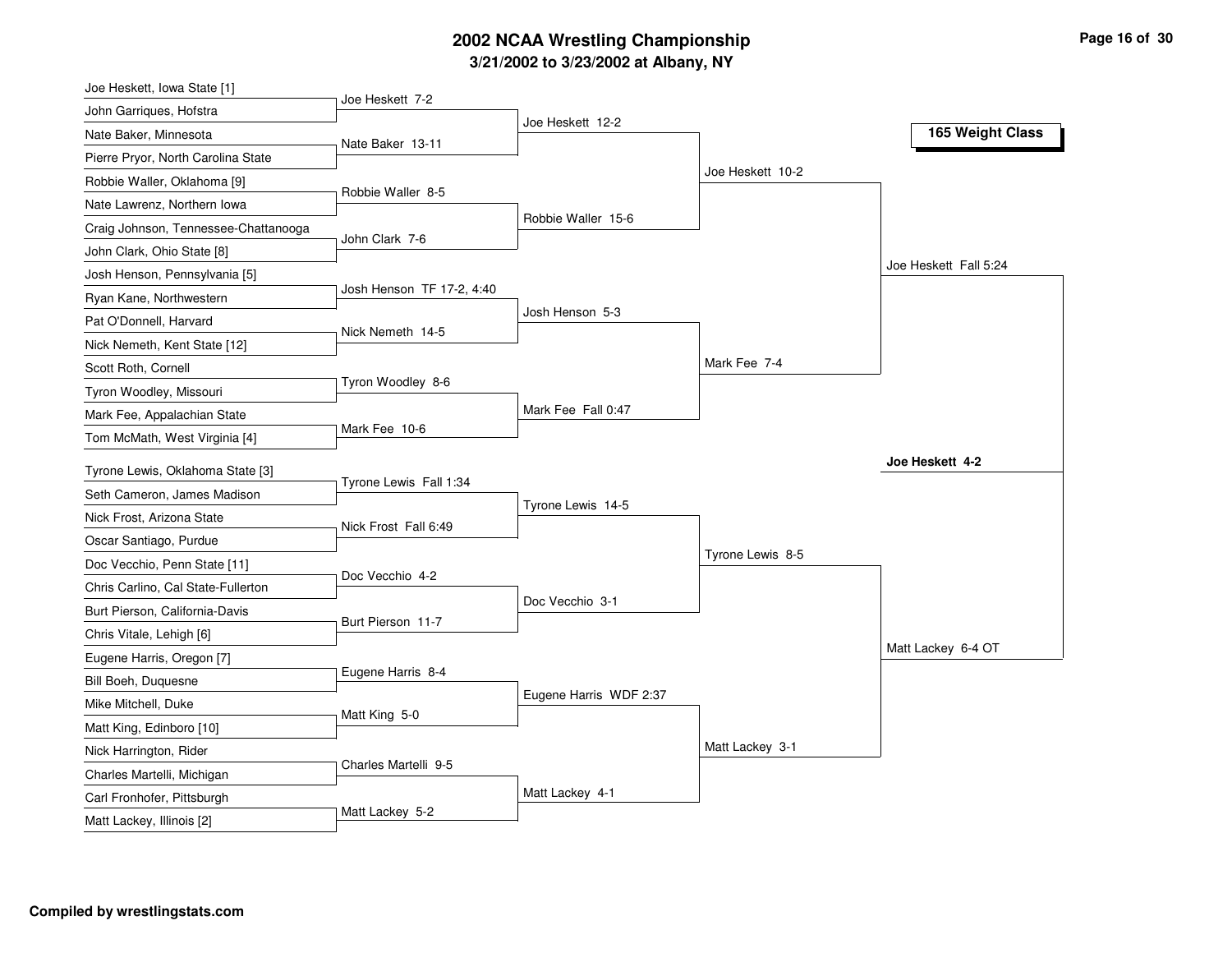# **3/21/2002 to 3/23/2002 at Albany, NY 2002 NCAA Wrestling Championship Page <sup>17</sup> of <sup>30</sup>**

| Fronhofer, Pittsburgh        |                           |                |                      |                 |                       |                                       |                                                  |
|------------------------------|---------------------------|----------------|----------------------|-----------------|-----------------------|---------------------------------------|--------------------------------------------------|
| Harrington, Rider            | Fronhofer 8-6             |                |                      |                 |                       |                                       |                                                  |
|                              |                           | Fronhofer 7-3  |                      |                 |                       | <b>165 Consolation Bracket</b>        |                                                  |
|                              | Nemeth, Kent State        |                |                      |                 |                       |                                       |                                                  |
| Mitchell, Duke               |                           |                | Woodley 5-4          |                 |                       |                                       |                                                  |
|                              | Boeh 3-1                  |                |                      |                 |                       |                                       |                                                  |
| Boeh, Duquesne               |                           | Woodley 12-7   |                      | Vecchio 10-8 OT |                       |                                       |                                                  |
|                              | Woodley, Missouri         |                | Vecchio, Penn State  |                 |                       |                                       |                                                  |
| Vitale, Lehigh               | Vitale 12-5               |                |                      |                 | Harris 8-5            |                                       |                                                  |
| Carlino, Cal State-Fullerton |                           |                |                      |                 |                       |                                       | Harris 18-9                                      |
|                              |                           | Vitale 8-3     |                      |                 |                       |                                       |                                                  |
|                              | Baker, Minnesota          |                |                      |                 |                       | Fee, Appalachian State                |                                                  |
| Santiago, Purdue             |                           |                | Vitale 11-9          |                 |                       |                                       |                                                  |
| Cameron, James Madison       | Santiago 3-2              |                |                      | Harris 7-4      |                       |                                       |                                                  |
|                              |                           | Clark 15-10    |                      |                 | <b>Third Place:</b>   |                                       | Tyrone Lewis, Oklahoma State 8-2                 |
|                              | Clark, Ohio State         |                | Harris, Oregon       |                 |                       |                                       |                                                  |
| McMath, West Virginia        |                           |                |                      |                 |                       | Fourth Place: Eugene Harris, Oregon   |                                                  |
| Roth, Cornell                | McMath 10-4               |                |                      |                 |                       |                                       | Fifth Place: Mark Fee, Appalachian State Med FFT |
|                              |                           | McMath Med FFT |                      |                 |                       | Sixth Place: Robbie Waller, Oklahoma  |                                                  |
|                              | King, Edinboro            |                |                      |                 | <b>Seventh Place:</b> |                                       | Josh Henson, Pennsylvania 11-9                   |
| O'Donnell, Harvard           |                           |                | McMath 9-7 OT        |                 |                       | Eighth Place: Doc Vecchio, Penn State |                                                  |
|                              | O'Donnell 6-4             |                |                      | Waller 11-3     |                       |                                       |                                                  |
| Kane, Northwestern           |                           | Martelli 17-4  |                      |                 |                       |                                       |                                                  |
|                              | Martelli, Michigan        |                | Waller, Oklahoma     |                 |                       |                                       |                                                  |
| Johnson, Tennessee-Chattanoo | Lawrenz 2-0               |                |                      |                 | Waller 3-2            |                                       |                                                  |
| Lawrenz, Northern Iowa       |                           |                |                      |                 |                       |                                       | Lewis Med FFT                                    |
|                              |                           | Frost 13-2     |                      |                 |                       |                                       |                                                  |
|                              | Frost, Arizona State      |                |                      |                 |                       | Lewis, Oklahoma State                 |                                                  |
| Pryor, North Carolina State  |                           |                | Pryor 8-7            |                 |                       |                                       |                                                  |
| Garriques, Hofstra           | Pryor 4-2                 |                |                      | Henson 3-2      |                       |                                       |                                                  |
|                              |                           | Pryor 8-5      |                      |                 |                       |                                       |                                                  |
|                              | Pierson, California-Davis |                | Henson, Pennsylvania |                 |                       |                                       |                                                  |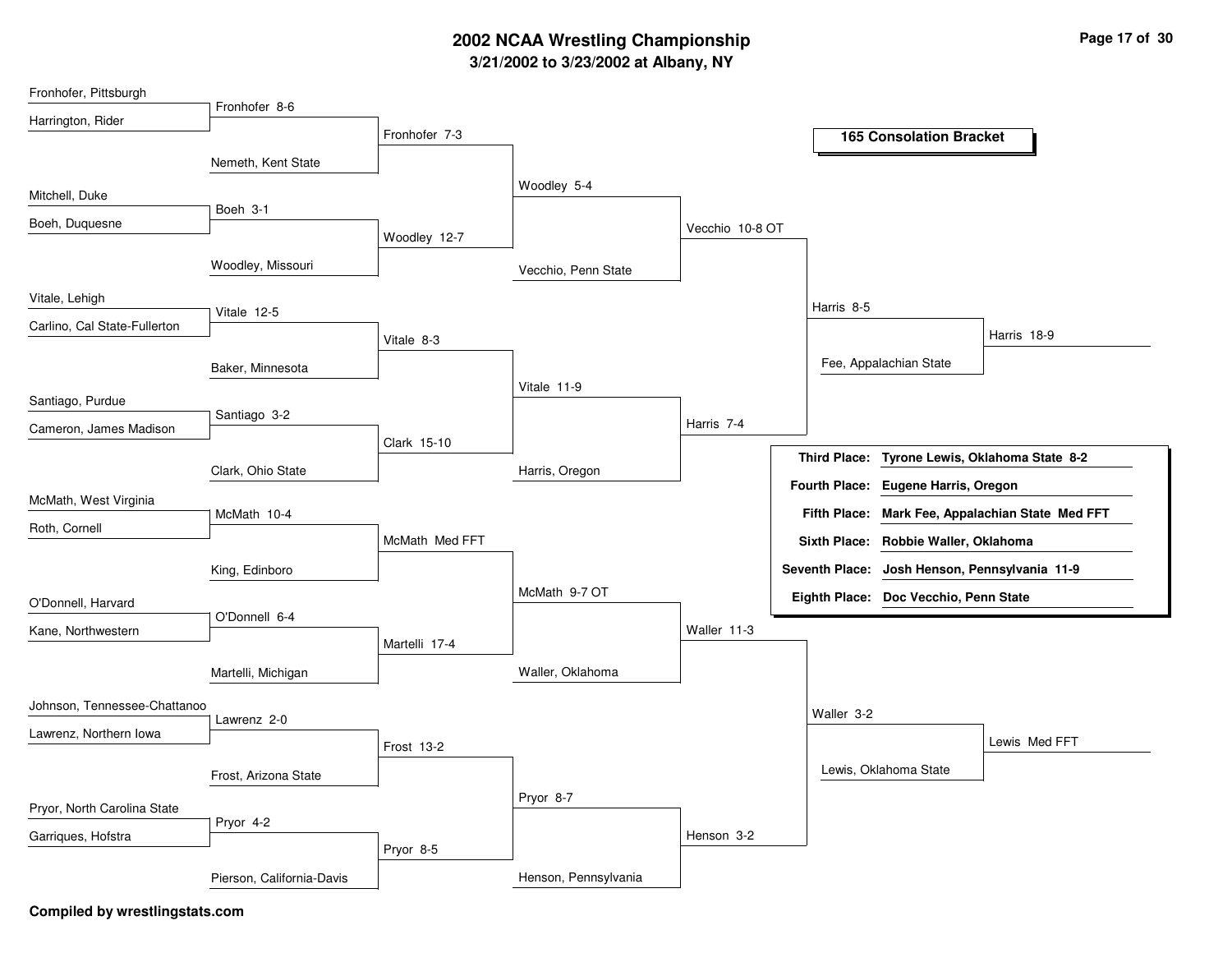**No Pigtails Bouts for 165 Weight Class**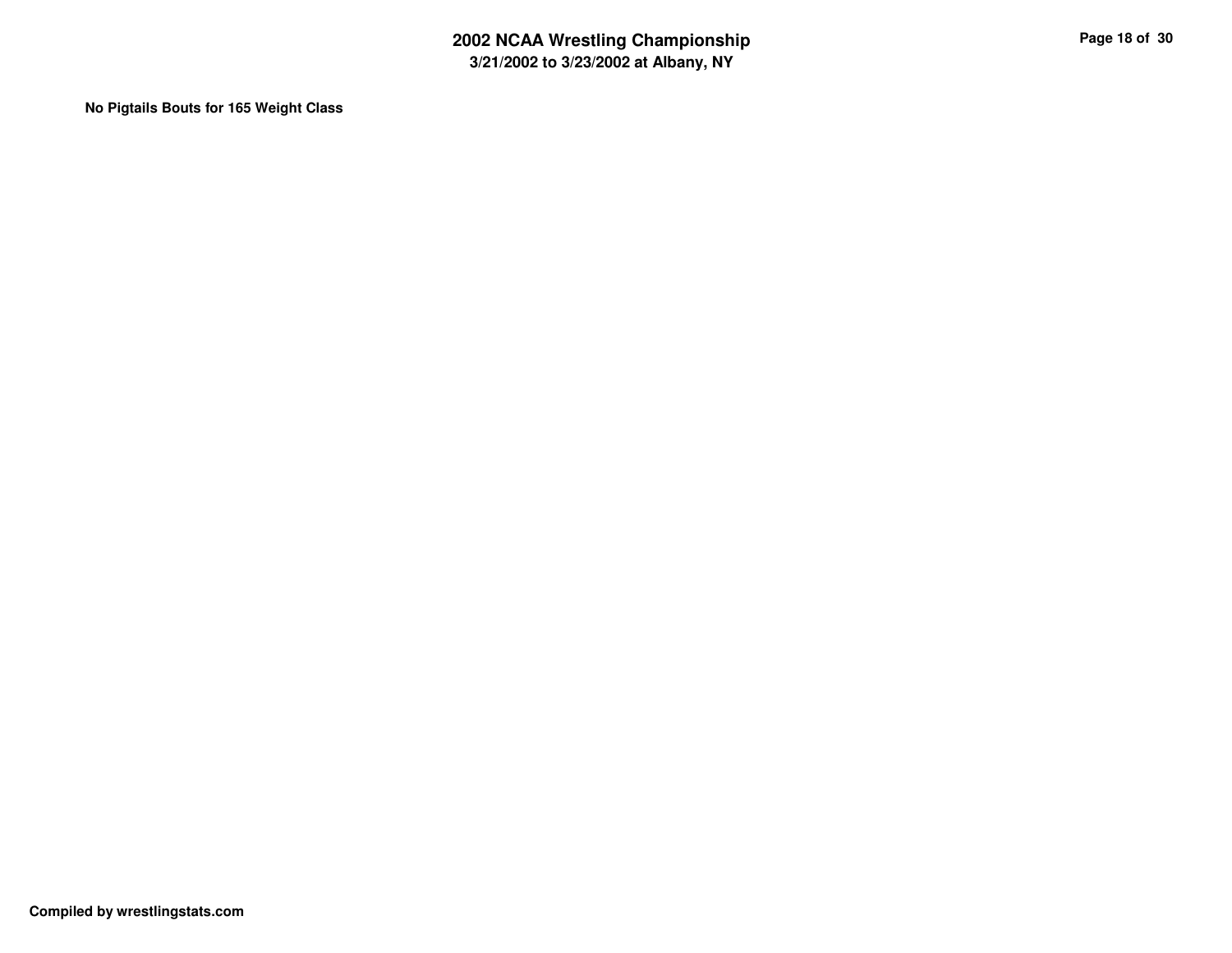# **3/21/2002 to 3/23/2002 at Albany, NY 2002 NCAA Wrestling Championship Page <sup>19</sup> of <sup>30</sup>**

| Otto Olson, Michigan [1]                                 |                             |                    |                    |                  |
|----------------------------------------------------------|-----------------------------|--------------------|--------------------|------------------|
| Mark Canty, North Carolina                               | Otto Olson Fall 2:59        |                    |                    |                  |
| Terry Parham, Air Force                                  | Terry Parham 4-3            | Otto Olson 18-10   |                    | 174 Weight Class |
| Jim Stanec, Cornell                                      |                             |                    |                    |                  |
| Ryan Lange, Purdue [9]                                   |                             |                    | Otto Olson 4-3     |                  |
| Bill Lowney, Northern Illinois                           | Ryan Lange 8-5              |                    |                    |                  |
| Luke Moore, Ohio University                              |                             | Ryan Lange 3-2     |                    |                  |
| Jacob Volkmann, Minnesota [8]                            | Jacob Volkmann TF 18-3, 7:0 |                    |                    |                  |
| Jeff Rusak, Old Dominion [5]                             |                             |                    |                    | Greg Parker 12-8 |
| Matt Erwin, Virginia Military                            | Matt Erwin 8-5              |                    |                    |                  |
| Curtis Yeager, Millersville                              |                             | John Kopnisky 4-3  |                    |                  |
| John Kopnisky, Missouri [12]                             | John Kopnisky Fall 4:01     |                    |                    |                  |
| Ralph Everett, Hofstra                                   |                             |                    | Greg Parker 6-4    |                  |
| Andrew Roy, Rutgers                                      | Andrew Roy 7-6              |                    |                    |                  |
| Brian Glynn, Illinois                                    |                             | Greg Parker 4-2    |                    |                  |
| Greg Parker, Princeton [4]                               | Greg Parker 5-0             |                    |                    |                  |
| Josh Koscheck, Edinboro [3]                              |                             |                    |                    | Greg Jones 12-5  |
| Lance Nixon, Campbell                                    | Josh Koscheck 10-0          |                    |                    |                  |
| Nick Passolano, Iowa State                               |                             | Josh Koscheck 4-2  |                    |                  |
| Tony Gansen, Central Michigan                            | Nick Passolano Fall 2:45    |                    |                    |                  |
|                                                          |                             |                    |                    |                  |
|                                                          |                             |                    | Rick Springman 6-0 |                  |
| Nathan Coy, Oregon State [11]                            | Nathan Coy 4-1              |                    |                    |                  |
| Gerald Harris, Cleveland State                           |                             | Rick Springman 5-2 |                    |                  |
| Tony Denke, Nebraska                                     | Rick Springman 9-5          |                    |                    |                  |
| Rick Springman, Pennsylvania [6]                         |                             |                    |                    | Greg Jones 15-5  |
| Tyler Nixt, Iowa [7]                                     | Tyler Nixt 18-5             |                    |                    |                  |
| Ben Chunko, Drexel                                       |                             | Tyler Nixt 3-2     |                    |                  |
| Ed Pawlak, Lock Haven                                    | Ty Wilcox 4-1               |                    |                    |                  |
| Ty Wilcox, Oklahoma State [10]                           |                             |                    |                    |                  |
| Michael Barger, Oklahoma                                 | Michael Barger 10-1         |                    | Greg Jones 10-4    |                  |
| Eric Hauan, Northern Iowa<br>Steve Strange, Cal Poly-SLO |                             | Greg Jones 8-3     |                    |                  |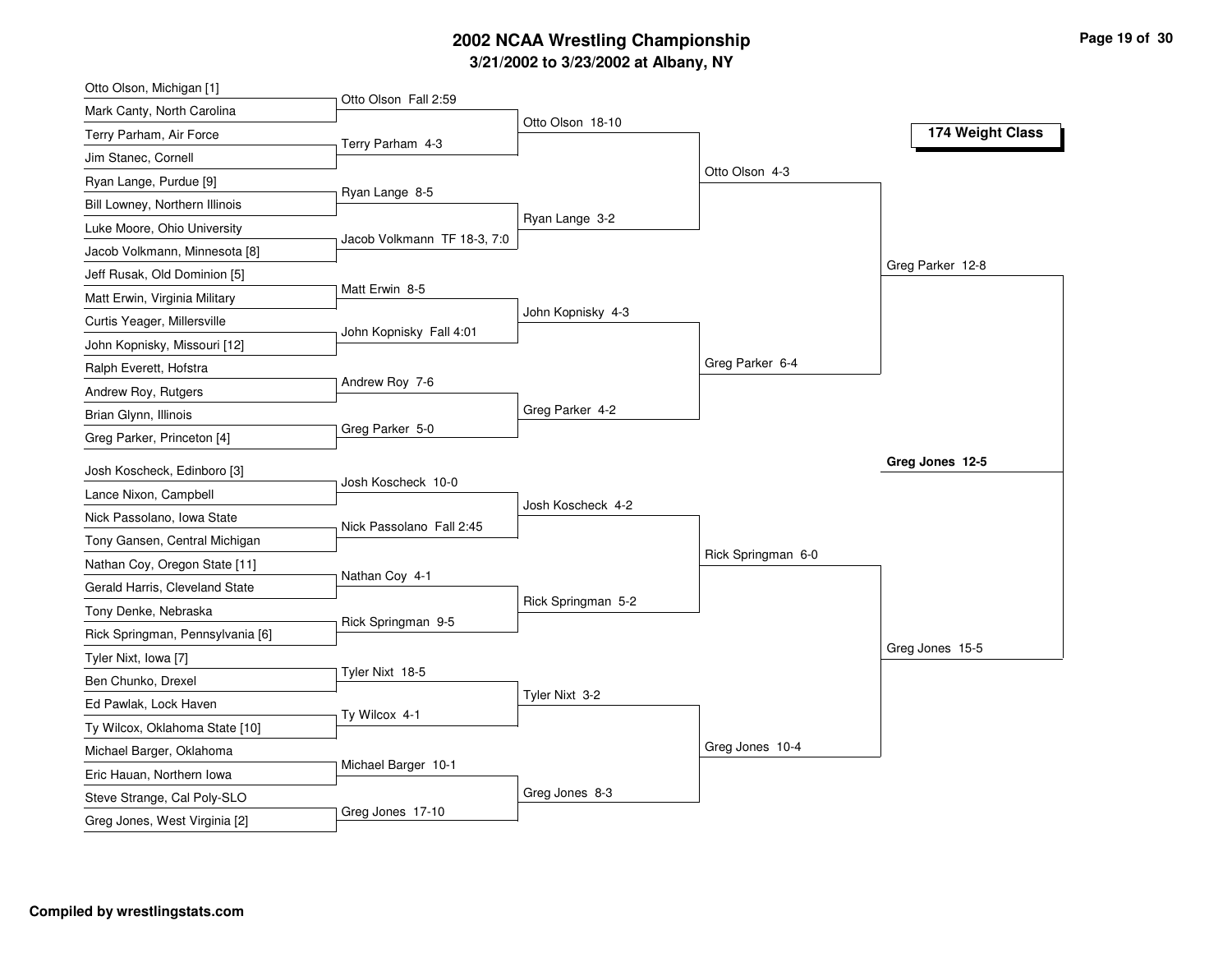# **3/21/2002 to 3/23/2002 at Albany, NY 2002 NCAA Wrestling Championship Page <sup>20</sup> of <sup>30</sup>**

| Strange, Cal Poly-SLO      |                          |                     |                    |               |                     |                                            |              |
|----------------------------|--------------------------|---------------------|--------------------|---------------|---------------------|--------------------------------------------|--------------|
| Hauan, Northern Iowa       | Strange 5-2              |                     |                    |               |                     |                                            |              |
|                            |                          | Erwin 7-5           |                    |               |                     | <b>174 Consolation Bracket</b>             |              |
|                            | Erwin, Virginia Military |                     |                    |               |                     |                                            |              |
| Pawlak, Lock Haven         |                          |                     | Chunko 11-7        |               |                     |                                            |              |
| Chunko, Drexel             | Chunko 5-0               |                     |                    | Koscheck 4-0  |                     |                                            |              |
|                            |                          | Chunko 6-0          |                    |               |                     |                                            |              |
|                            | Roy, Rutgers             |                     | Koscheck, Edinboro |               |                     |                                            |              |
| Denke, Nebraska            |                          |                     |                    |               | Koscheck 3-1        |                                            |              |
| Harris, Cleveland State    | Harris 4-3               |                     |                    |               |                     |                                            |              |
|                            |                          | Parham 5-0          |                    |               |                     |                                            | Koscheck 4-3 |
|                            | Parham, Air Force        |                     |                    |               | Olson, Michigan     |                                            |              |
| Webster, Oregon            |                          |                     | Parham 5-3         |               |                     |                                            |              |
| Nixon, Campbell            | Nixon 18-13              |                     |                    | Parham 5-4 TB |                     |                                            |              |
|                            |                          | Volkmann 11-2       |                    |               |                     |                                            |              |
|                            | Volkmann, Minnesota      |                     | Nixt, Iowa         |               | <b>Third Place:</b> | Josh Koscheck, Edinboro 9-1                |              |
| Glynn, Illinois            |                          |                     |                    |               |                     | Fourth Place: Nathan Coy, Oregon State     |              |
| Kawa, North Carolina State | Glynn Fall 6:59          |                     |                    |               |                     | Fifth Place: Otto Olson, Michigan 6-5      |              |
|                            |                          | Wilcox Fall 1:58    |                    |               |                     | Sixth Place: Rick Springman, Pennsylvania  |              |
|                            | Wilcox, Oklahoma State   |                     |                    |               |                     | Seventh Place: Terry Parham, Air Force 6-4 |              |
| Yeager, Millersville       |                          |                     | Barger 3-1         |               |                     | Eighth Place: Michael Barger, Oklahoma     |              |
| Rusak, Old Dominion        | Rusak Fall 2:56          |                     |                    | Barger 8-6    |                     |                                            |              |
|                            |                          | Barger 5-3          |                    |               |                     |                                            |              |
|                            | Barger, Oklahoma         |                     | Lange, Purdue      |               |                     |                                            |              |
| Moore, Ohio University     |                          |                     |                    |               |                     |                                            |              |
| Lowney, Northern Illinois  | Moore 2-1 TB             |                     |                    |               | Coy 5-2             |                                            |              |
|                            |                          | Passolano Fall 4:04 |                    |               |                     |                                            | Coy 7-1      |
|                            | Passolano, Iowa State    |                     |                    |               |                     | Springman, Pennsylvania                    |              |
| Stanec, Cornell            |                          |                     | Coy 2-0            |               |                     |                                            |              |
|                            | Stanec Fall 5:52         |                     |                    |               |                     |                                            |              |
| Canty, North Carolina      |                          | Coy 6-1             |                    | Coy 4-1       |                     |                                            |              |
|                            | Coy, Oregon State        |                     | Kopnisky, Missouri |               |                     |                                            |              |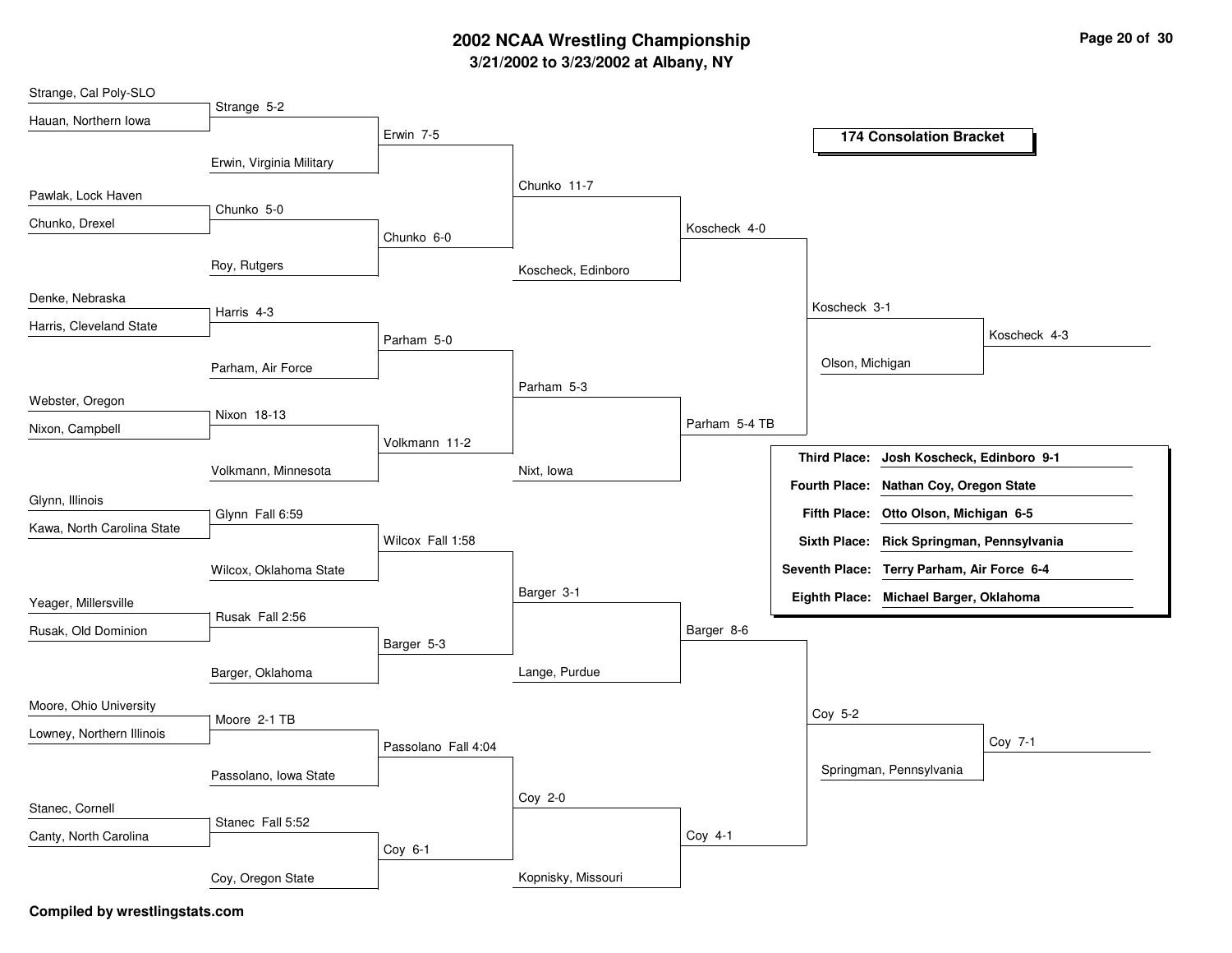# **3/21/2002 to 3/23/2002 at Albany, NY 2002 NCAA Wrestling Championship Page <sup>21</sup> of <sup>30</sup>**

| <b>Championship Pigtail Bouts for 174</b> |                         |
|-------------------------------------------|-------------------------|
| Rick Springman - Pennsylvania             |                         |
| Pat Owens - Boise State                   | Springman TF 16-1, 6:11 |
| Terry Parham - Air Force                  |                         |
| Rashad Evans - Michigan State             | Parham 6-1              |
| Tony Gansen - Central Michigan            |                         |
| Dustin Kawa - North Carolina State        | Gansen 11-8             |
| Ralph Everett - Hofstra                   |                         |
| Shane Webster - Oregon                    | Everett 3-2             |
| Michael Barger - Oklahoma                 |                         |
| Brady Reinke - Wisconsin                  | Barger Fall 0:49        |
| <b>Consolation Pigtail Bouts for 174</b>  |                         |
| Shane Webster - Oregon                    |                         |
| Tony Gansen - Central Michigan            | Webster 18-15           |
| Jim Stanec - Cornell                      |                         |
| Brady Reinke - Wisconsin                  | Stanec 12-6             |
| Jeff Rusak - Old Dominion                 |                         |
| Pat Owens - Boise State                   | Rusak Fall 0:59         |
| Dustin Kawa - North Carolina State        |                         |
| Ralph Everett - Hofstra                   | Kawa 5-4                |
| Eric Hauan - Northern Iowa                |                         |
| Rashad Evans - Michigan State             | Hauan 6-1               |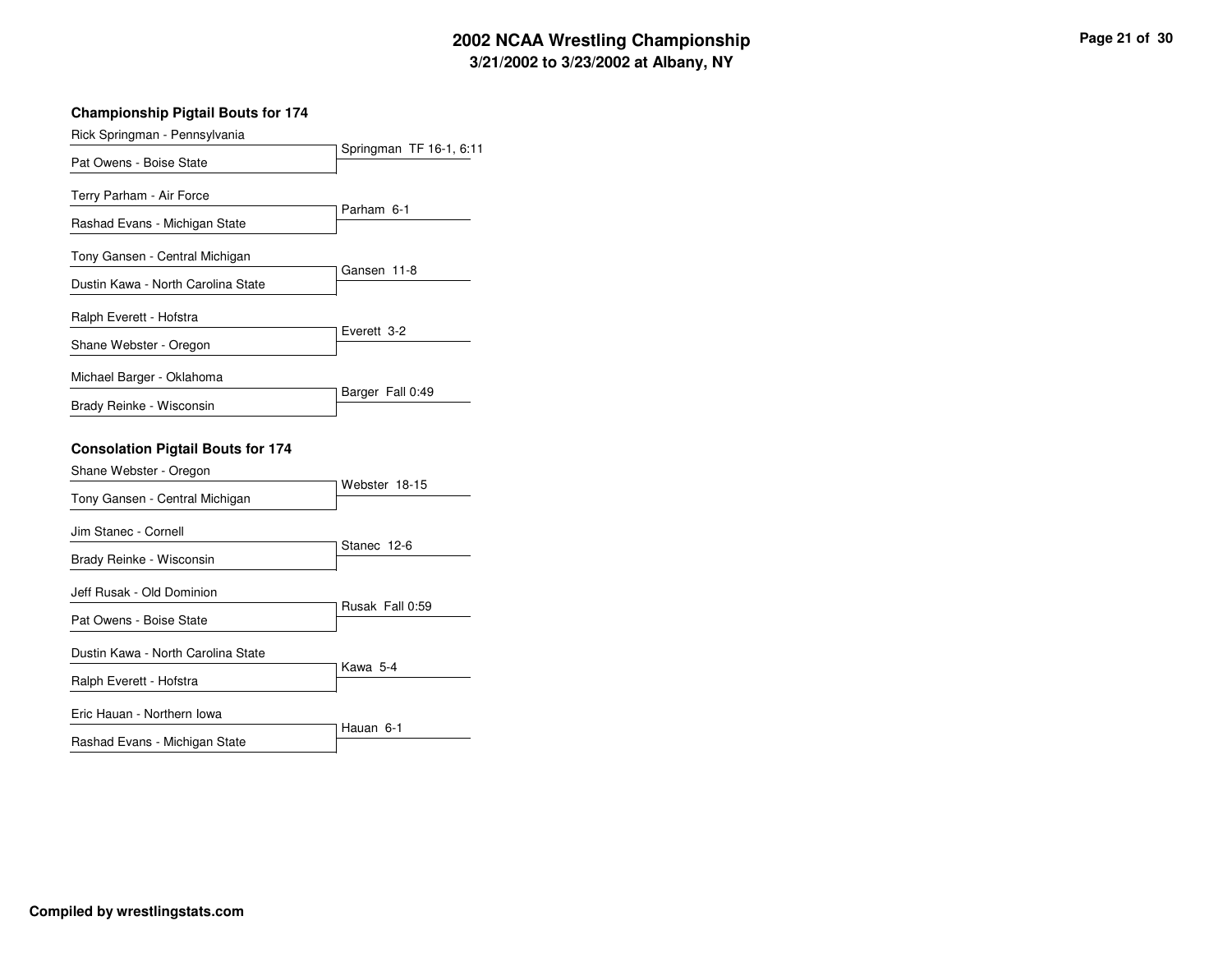# **3/21/2002 to 3/23/2002 at Albany, NY 2002 NCAA Wrestling Championship Page <sup>22</sup> of <sup>30</sup>**

| Scott Justus, Virginia Tech [1]         |                          |                      |                              |                    |
|-----------------------------------------|--------------------------|----------------------|------------------------------|--------------------|
| Rowdy Lundegreen, Cal State-Fullerton   | Rowdy Lundegreen 14-7    |                      |                              |                    |
| Jeremy Wilson, Portland State           | Ralph DeNisco 4-0        | Ralph DeNisco 9-5    |                              | 184 Weight Class   |
| Ralph DeNisco, Wisconsin                |                          |                      |                              |                    |
| Pat Popolizio, Oklahoma State [9]       |                          |                      | Rob Rohn Fall 3:19           |                    |
| Josh Millard, Lock Haven                | Josh Millard 7-5         |                      |                              |                    |
| Blake Kaplan, Ohio State                |                          | Rob Rohn Fall 0:25   |                              |                    |
| Rob Rohn, Lehigh [8]                    | Rob Rohn 8-4             |                      |                              |                    |
| Viktor Sveda, Indiana [5]               |                          |                      |                              | Rob Rohn Fall 2:57 |
| Dave Colabella, James Madison           | Viktor Sveda Fall 4:38   |                      |                              |                    |
| Tom Tanis, Rutgers                      |                          | Kyle Hansen 12-9     |                              |                    |
| Kyle Hansen, Northern Iowa [12]         | Kyle Hansen Fall 6:51    |                      |                              |                    |
| Jake Stork, Maryland                    |                          |                      | Jessman Smith 7-4            |                    |
| Eddy Gifford, Fresno State              | Jake Stork 9-7           |                      |                              |                    |
| Bye                                     |                          | Jessman Smith 10-2   |                              |                    |
| Jessman Smith, Iowa [4]                 | Jessman Smith            |                      |                              |                    |
|                                         |                          |                      |                              | Rob Rohn Fall 6:47 |
| Andy Hrovat, Michigan [3]               | Andy Hrovat 17-6         |                      |                              |                    |
| Pat Miller, Drexel                      |                          | Andy Hrovat 6-5 TB   |                              |                    |
| Jason Potter, Illinois                  | Jason Potter 9-4 OT      |                      |                              |                    |
| Justin Johnson, Bloomsburg              |                          |                      | Josh Lambrecht TF 19-2, 6:34 |                    |
| Travis Pascoe, Nebraska [11]            | Travis Pascoe 11-8       |                      |                              |                    |
| Jimi Massey, Virginia                   |                          | Josh Lambrecht 9-0   |                              |                    |
| Jeffrey Moskyok, Duquesne               | Josh Lambrecht Fall 1:30 |                      |                              |                    |
| Josh Lambrecht, Oklahoma [6]            |                          |                      |                              | Josh Lambrecht 8-6 |
| Clint Wattenberg, Cornell [7]           | Clint Wattenberg 4-0     |                      |                              |                    |
| Tony D'Amico, Boise State               |                          | Clint Wattenberg 3-2 |                              |                    |
| Quantel Langford, Tennessee-Chattanooga | Ben Heizer 11-1          |                      |                              |                    |
| Ben Heizer, Northern Illinois [10]      |                          |                      |                              |                    |
| Isaac Weber, Oregon State               | Mark Becks Fall 5:51     |                      | Damion Hahn 3-2              |                    |
| Mark Becks, Penn State                  |                          |                      |                              |                    |
| Ali Abri, Boston University             | Damion Hahn 4-1          | Damion Hahn 2-1      |                              |                    |
| Damion Hahn, Minnesota [2]              |                          |                      |                              |                    |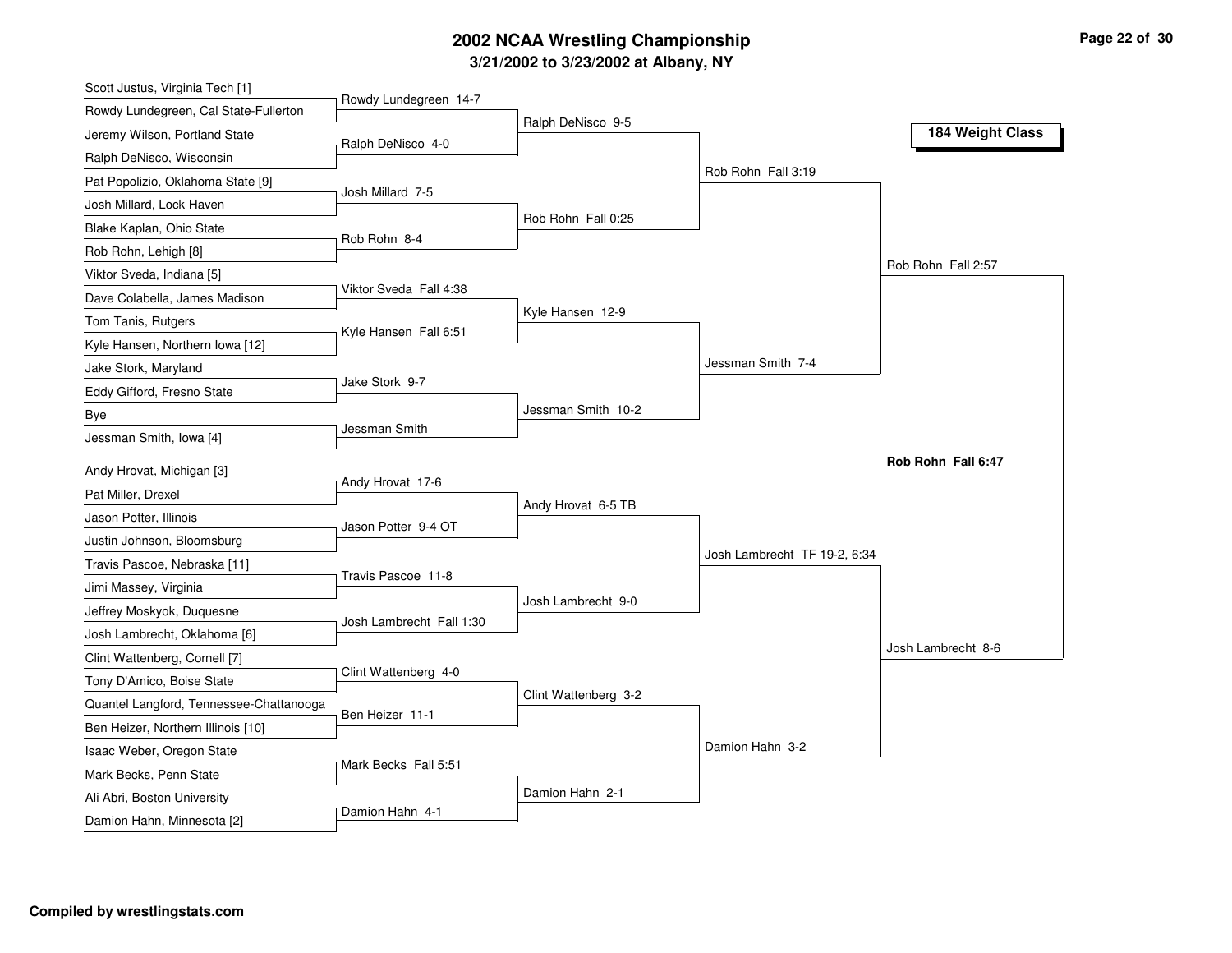# **3/21/2002 to 3/23/2002 at Albany, NY 2002 NCAA Wrestling Championship Page <sup>23</sup> of <sup>30</sup>**

| Abri, Boston University      |                               |                   |                       |                 |                                            |  |
|------------------------------|-------------------------------|-------------------|-----------------------|-----------------|--------------------------------------------|--|
| Weber, Oregon State          | Weber 8-6                     |                   |                       |                 |                                            |  |
|                              |                               | Sveda 18-5        |                       |                 | <b>184 Consolation Bracket</b>             |  |
|                              | Sveda, Indiana                |                   |                       |                 |                                            |  |
| Langford, Tennessee-Chattano |                               |                   | Sveda Fall 6:26       |                 |                                            |  |
| D'Amico, Boise State         | D'Amico 6-3                   |                   |                       | Hrovat 11-6     |                                            |  |
|                              |                               | Stork Fall 5:32   |                       |                 |                                            |  |
|                              | Stork, Maryland               |                   | Hrovat, Michigan      |                 |                                            |  |
| Moskyok, Duquesne            |                               |                   |                       |                 |                                            |  |
| Massey, Virginia             | Massey 3-2                    |                   |                       |                 | Wattenberg 3-1                             |  |
|                              |                               | Massey Med FFT    |                       |                 | Smith 2-1                                  |  |
|                              | Lundegreen, Cal State-Fullert |                   |                       |                 | Smith, Iowa                                |  |
| Johnson, Bloomsburg          |                               |                   | Massey 7-7 TB         |                 |                                            |  |
|                              | Johnson 6-1                   |                   |                       | Wattenberg 12-3 |                                            |  |
| Miller, Drexel               |                               | Johnson Fall 4:07 |                       |                 |                                            |  |
|                              | Millard, Lock Haven           |                   | Wattenberg, Cornell   |                 | Third Place: Jessman Smith, Iowa 9-5       |  |
| Gifford, Fresno State        |                               |                   |                       |                 | Fourth Place: Tom Tanis, Rutgers           |  |
|                              | Gifford                       |                   |                       |                 | Fifth Place: Damion Hahn, Minnesota 3-3 TB |  |
| Bye                          |                               | Gifford 4-2       |                       |                 | Sixth Place: Clint Wattenberg, Cornell     |  |
|                              | Heizer, Northern Illinois     |                   |                       |                 | Seventh Place: Andy Hrovat, Michigan 4-3   |  |
| Tanis, Rutgers               |                               |                   | Tanis Fall 6:37       |                 | Eighth Place: Kyle Hansen, Northern Iowa   |  |
|                              | Tanis 9-3                     |                   |                       |                 |                                            |  |
| Colabella, James Madison     |                               | Tanis 7-5 OT      |                       | Tanis 9-4       |                                            |  |
|                              | Becks, Penn State             |                   | DeNisco, Wisconsin    |                 |                                            |  |
|                              |                               |                   |                       |                 |                                            |  |
| Kaplan, Ohio State           | Popolizio 9-2                 |                   |                       |                 | Tanis 5-4 OT                               |  |
| Popolizio, Oklahoma State    |                               | Popolizio 4-3     |                       |                 | Tanis 4-1                                  |  |
|                              | Potter, Illinois              |                   |                       |                 | Hahn, Minnesota                            |  |
|                              |                               |                   | Popolizio 2-2 TB      |                 |                                            |  |
| Wilson, Portland State       | Justus 6-4 OT                 |                   |                       |                 |                                            |  |
| Justus, Virginia Tech        |                               | Pascoe 5-3        |                       | Hansen 6-2      |                                            |  |
|                              |                               |                   |                       |                 |                                            |  |
|                              | Pascoe, Nebraska              |                   | Hansen, Northern Iowa |                 |                                            |  |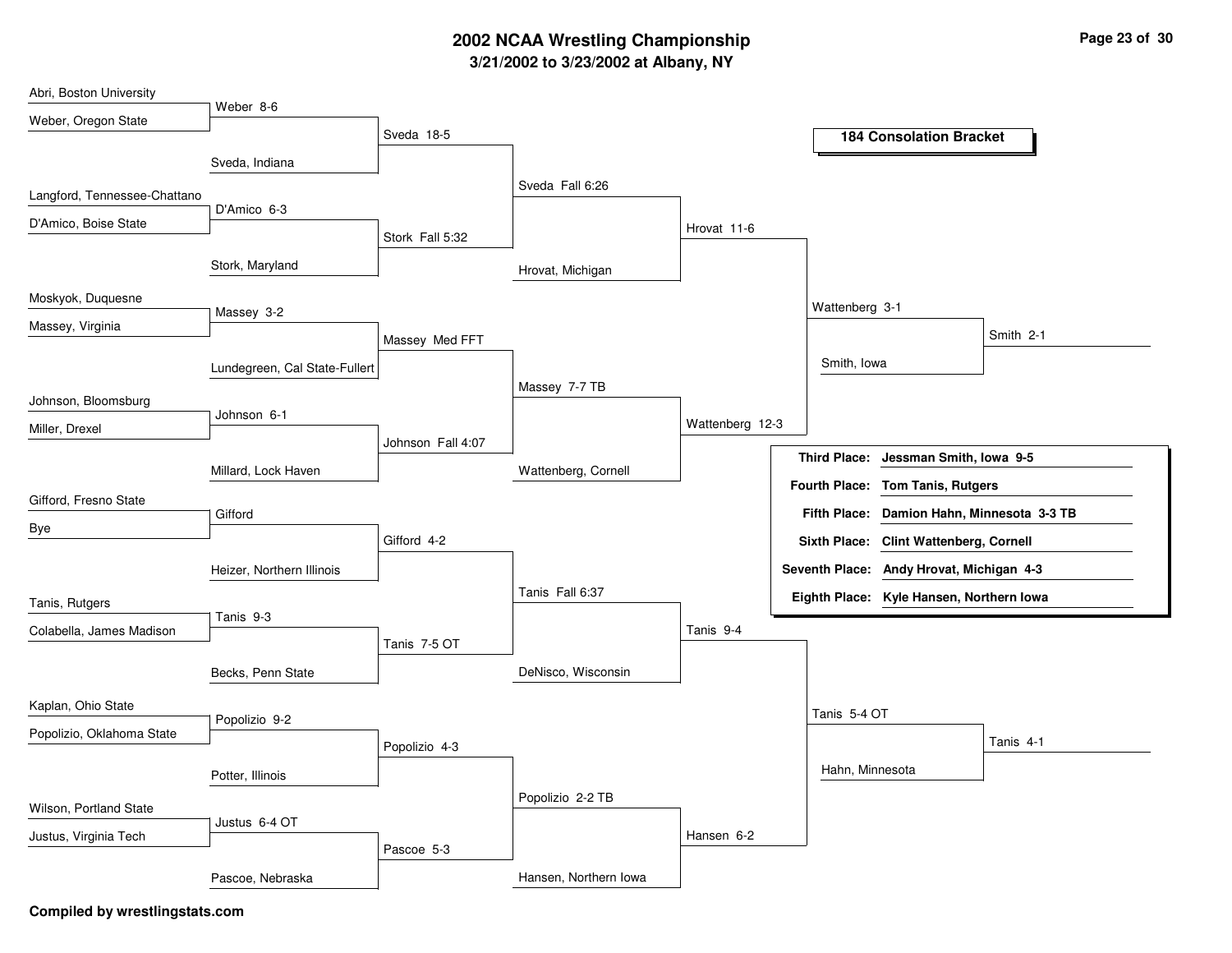**No Pigtails Bouts for 184 Weight Class**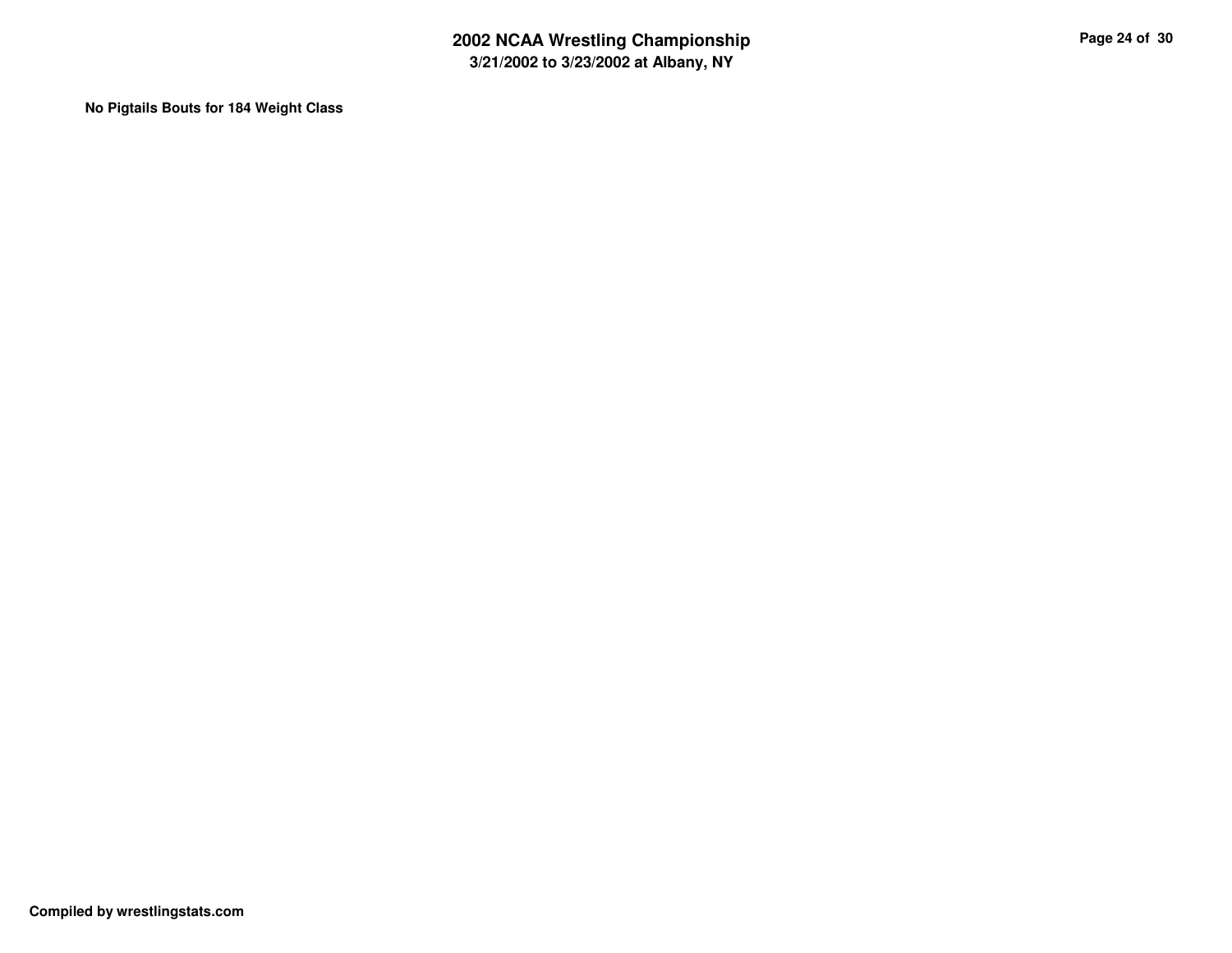# **3/21/2002 to 3/23/2002 at Albany, NY 2002 NCAA Wrestling Championship Page <sup>25</sup> of <sup>30</sup>**

| Cael Sanderson, Iowa State [1]                          |                            |                            |                              |                     |
|---------------------------------------------------------|----------------------------|----------------------------|------------------------------|---------------------|
| Eric Mausser, Clarion                                   | Cael Sanderson Fall 3:32   |                            |                              |                     |
| Greg Eynon, Millersville                                |                            | Cael Sanderson Fall 6:33   |                              | 197 Weight Class    |
| Kyle Cerminara, SUNY-Buffalo                            | Kyle Cerminara 6-2         |                            |                              |                     |
| Erik Gladish, Arizona State [9]                         |                            |                            | Cael Sanderson TF 23-8, 6:51 |                     |
| David Sandberg, Pittsburgh                              | David Sandberg 11-7        |                            |                              |                     |
| Pete Mielnik, Penn State                                |                            | Jason Payne 8-5            |                              |                     |
| Jason Payne, Northern Iowa [8]                          | Jason Payne 10-2           |                            |                              |                     |
| Scott Barker, Missouri [5]                              |                            |                            |                              | Cael Sanderson 18-7 |
| Randy Davidson, Portland State                          | Scott Barker TF 19-2, 7:00 |                            |                              |                     |
| John Wechter, Michigan State                            |                            | Scott Barker TF 16-1, 7:00 |                              |                     |
| Anthony Reynolds, Sacred Heart [12]                     | Anthony Reynolds 8-5       |                            |                              |                     |
| Tyrone Byrd, Illinois                                   |                            |                            | Nick Preston 3-2             |                     |
| Brent Miller, West Virginia                             | Brent Miller 6-2           |                            |                              |                     |
| David Schenk, Cal Poly-SLO                              |                            | Nick Preston Fall 6:26     |                              |                     |
| Nick Preston, Ohio State [4]                            | Nick Preston 9-4           |                            |                              |                     |
| Owen Elzen, Minnesota [3]                               |                            |                            |                              | Cael Sanderson 12-4 |
| Nick Ciarcia, Brown                                     | Owen Elzen 14-3            |                            |                              |                     |
| Chris Jones, Drexel                                     |                            | Owen Elzen 13-1            |                              |                     |
| Avery Zerkle, Lock Haven                                | Chris Jones 3-1            |                            |                              |                     |
| David Shunamon, Edinboro [11]                           |                            |                            | Owen Elzen Fall 4:15         |                     |
| Pat DeGain, Indiana                                     | David Shunamon 3-2         |                            |                              |                     |
| Greg Sawyer, Rider                                      |                            | Kyle Smith 5-3             |                              |                     |
| Kyle Smith, Michigan [6]                                | Kyle Smith 8-3             |                            |                              |                     |
| Chris Skretkowicz, Hofstra [7]                          |                            |                            |                              | Jon Trenge 16-6     |
| Justin Ruiz, Nebraska                                   | Justin Ruiz 12-3           |                            |                              |                     |
| Austin David, Tennessee-Chattanooga                     |                            | Justin Ruiz 5-4 TB         |                              |                     |
| Tom Grossman, Oklahoma [10]                             | Tom Grossman 12-3          |                            |                              |                     |
|                                                         |                            |                            |                              |                     |
|                                                         |                            |                            |                              |                     |
| Willie Gruenwald, Oklahoma State                        | Matt Greenberg 7-4         |                            | Jon Trenge Fall 1:20         |                     |
| Matt Greenberg, Cornell<br>Marcio Botelho, Fresno State |                            | Jon Trenge Fall 3:15       |                              |                     |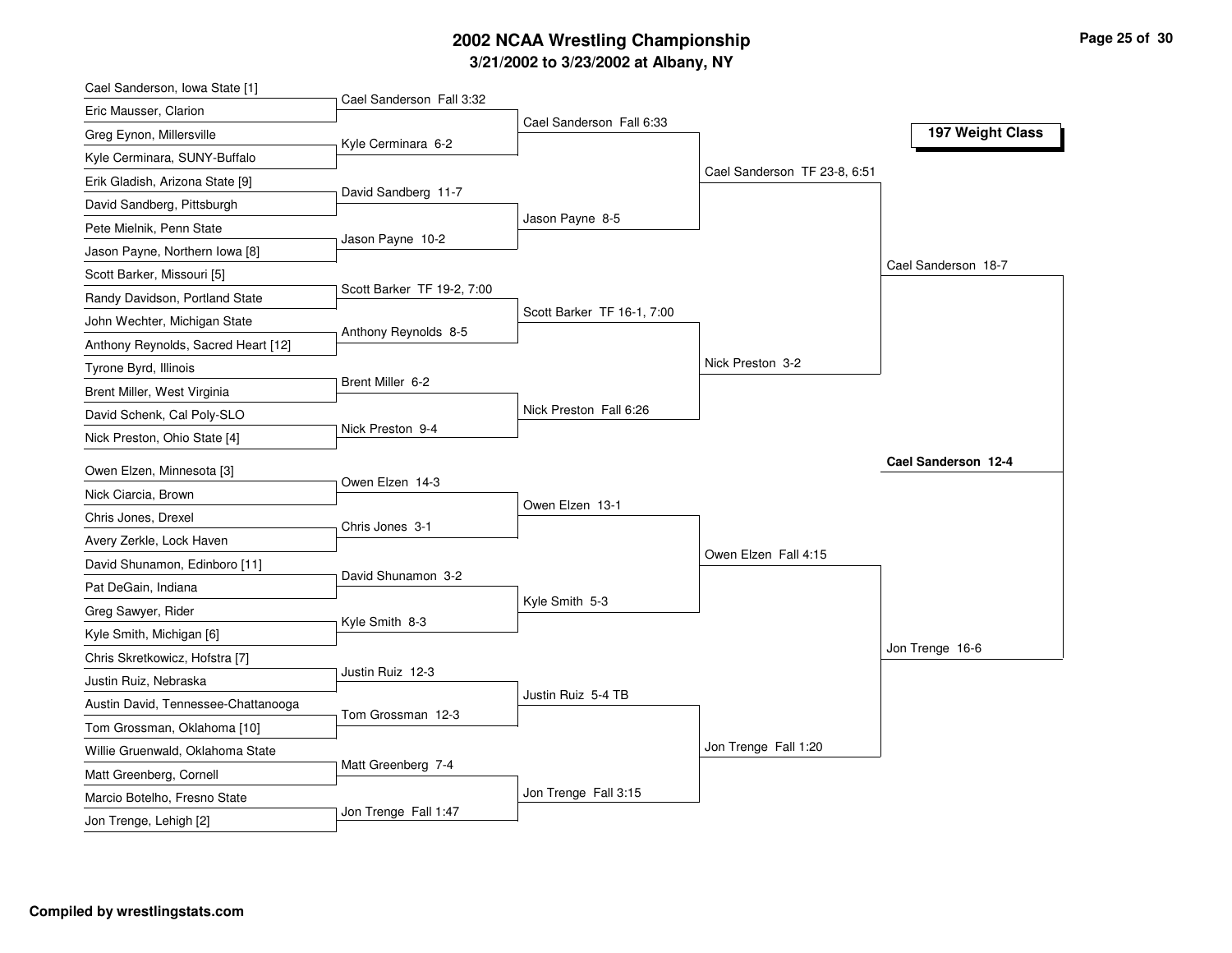# **3/21/2002 to 3/23/2002 at Albany, NY 2002 NCAA Wrestling Championship Page <sup>26</sup> of <sup>30</sup>**

| Botelho, Fresno State        |                         |               |                      |                  |                      |                                           |                |
|------------------------------|-------------------------|---------------|----------------------|------------------|----------------------|-------------------------------------------|----------------|
| Gruenwald, Oklahoma State    | Gruenwald Fall 1:48     |               |                      |                  |                      |                                           |                |
|                              |                         | Gruenwald 8-7 |                      |                  |                      | <b>197 Consolation Bracket</b>            |                |
|                              | Reynolds, Sacred Heart  |               |                      |                  |                      |                                           |                |
|                              |                         |               |                      |                  |                      |                                           |                |
| David, Tennessee-Chattanooga |                         |               | Miller 8-2           |                  |                      |                                           |                |
| Skretkowicz, Hofstra         | Skretkowicz 14-1        |               |                      |                  |                      |                                           |                |
|                              |                         | Miller 5-1    |                      | Smith 8-2        |                      |                                           |                |
|                              | Miller, West Virginia   |               |                      |                  |                      |                                           |                |
|                              |                         |               | Smith, Michigan      |                  |                      |                                           |                |
| Sawyer, Rider                |                         |               |                      |                  | <b>Ruiz 7-3</b>      |                                           |                |
| DeGain, Indiana              | DeGain 16-7             |               |                      |                  |                      |                                           |                |
|                              |                         | DeGain 5-2    |                      |                  |                      |                                           | Preston 1-1 TB |
|                              | Cerminara, SUNY-Buffalo |               |                      |                  |                      | Preston, Ohio State                       |                |
|                              |                         |               | DeGain Fall 3:38     |                  |                      |                                           |                |
| Zerkle, Lock Haven           | Zerkle 6-5              |               |                      |                  |                      |                                           |                |
| Ciarcia, Brown               |                         |               |                      | Ruiz Fall 1:50   |                      |                                           |                |
|                              |                         | Zerkle 5-2    |                      |                  |                      | Third Place: Nick Preston, Ohio State 7-4 |                |
|                              | Sandberg, Pittsburgh    |               | Ruiz, Nebraska       |                  |                      |                                           |                |
| Schenk, Cal Poly-SLO         |                         |               |                      |                  | <b>Fourth Place:</b> | Owen Elzen, Minnesota                     |                |
|                              | Schenk 7-6              |               |                      |                  | <b>Fifth Place:</b>  | Justin Ruiz, Nebraska 7-6                 |                |
| Byrd, Illinois               |                         | Schenk 6-4    |                      |                  |                      | Sixth Place: Scott Barker, Missouri       |                |
|                              | Grossman, Oklahoma      |               |                      |                  |                      | Seventh Place: Kyle Smith, Michigan 10-4  |                |
|                              |                         |               | Wechter 6-3          |                  |                      | Eighth Place: Jason Payne, Northern Iowa  |                |
| Wechter, Michigan State      | Wechter 20-8            |               |                      |                  |                      |                                           |                |
| Davidson, Portland State     |                         | Wechter 6-1   |                      | Payne 5-3        |                      |                                           |                |
|                              |                         |               |                      |                  |                      |                                           |                |
|                              | Greenberg, Cornell      |               | Payne, Northern Iowa |                  |                      |                                           |                |
| Mielnik, Penn State          |                         |               |                      |                  |                      |                                           |                |
|                              | Gladish 12-5            |               |                      |                  | Barker Fall 6:40     |                                           |                |
| Gladish, Arizona State       |                         | Jones 5-4     |                      |                  |                      |                                           | Elzen 7-0      |
|                              |                         |               |                      |                  | Elzen, Minnesota     |                                           |                |
|                              | Jones, Drexel           |               |                      |                  |                      |                                           |                |
| Eynon, Millersville          |                         |               | Mausser 7-2          |                  |                      |                                           |                |
| Mausser, Clarion             | Mausser 11-0            |               |                      | Barker Fall 7:00 |                      |                                           |                |
|                              |                         | Mausser 5-3   |                      |                  |                      |                                           |                |
|                              | Shunamon, Edinboro      |               | Barker, Missouri     |                  |                      |                                           |                |
|                              |                         |               |                      |                  |                      |                                           |                |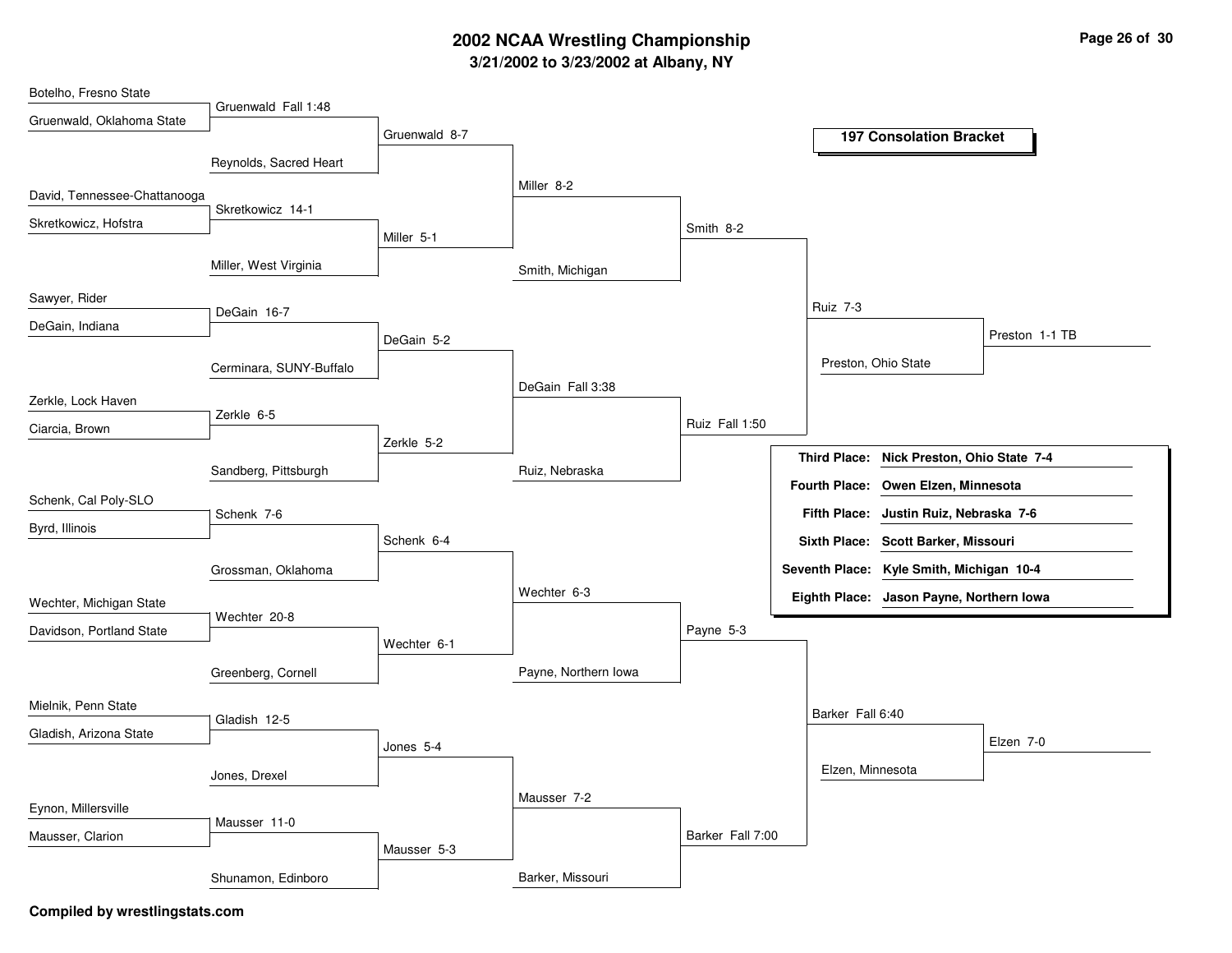#### **Championship Pigtail Bouts for 197**

Avery Zerkle - Lock Haven

Zerkle 8-4 Jason Gore - North Carolina State

Byrd 2-0

#### **Consolation Pigtail Bouts for 197**

Tyrone Byrd - Illinois

Jason Gore - North Carolina State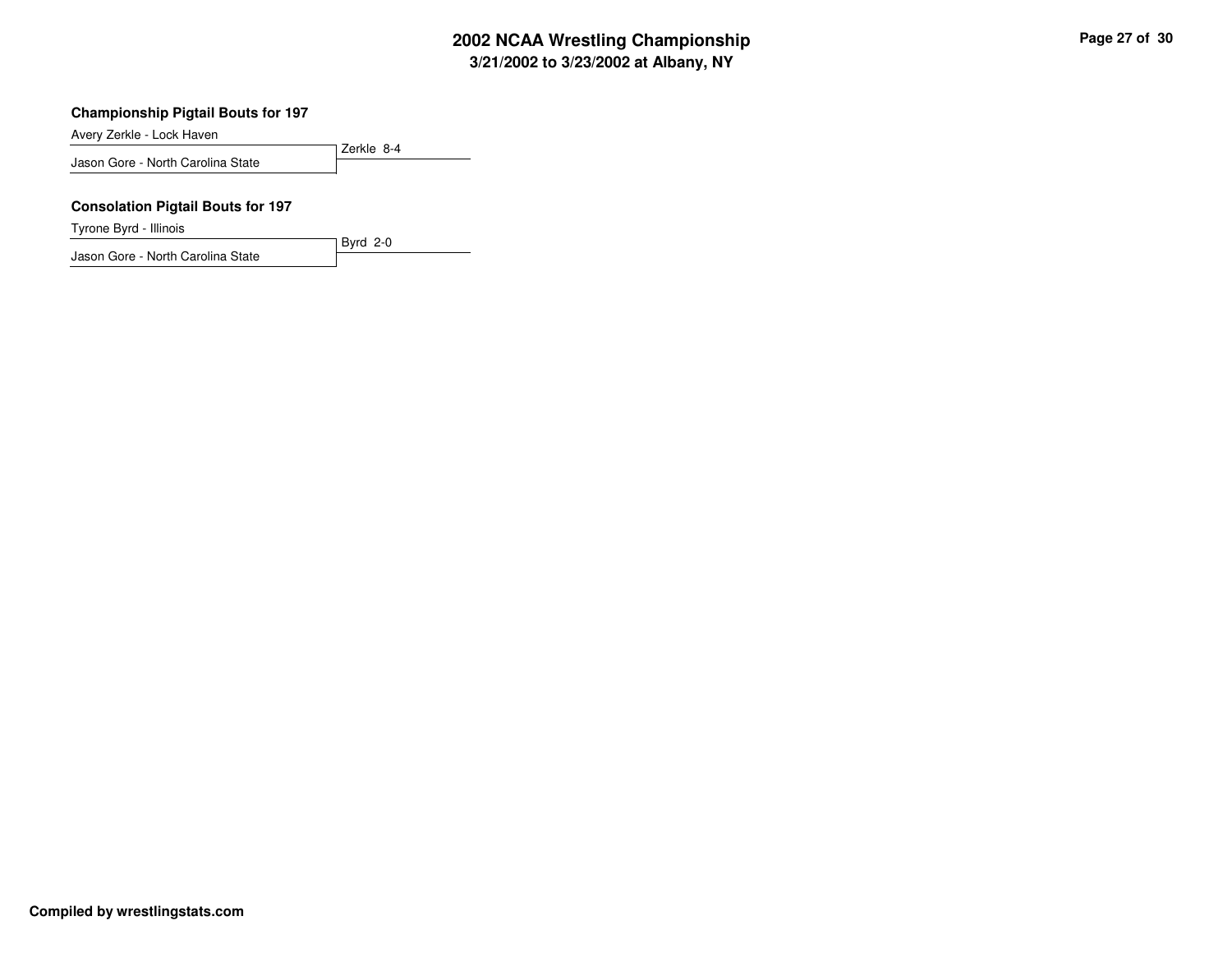# **3/21/2 0 0 2 to 3/2 3/2 0 0 2 at Alb a n y, N Y 2 0 0 2 N C AA Wre stlin g C h a m pio n s hip**

| Tommy Rowlands, Ohio State [1]         |                          |                        |                      |                       |
|----------------------------------------|--------------------------|------------------------|----------------------|-----------------------|
| Mark Knauer, Iowa State                | Tommy Rowlands Fall 4:31 |                        |                      |                       |
| Pat Cummins, Penn State                | Pat Cummins 4-2          | Tommy Rowlands 14-6    |                      | 285 Weight Class      |
| Mike Carroll, Drexel                   |                          |                        |                      |                       |
| Paul Hynek, Northern Iowa [9]          |                          |                        | Tommy Rowlands 4-1   |                       |
| Ryan Painter, Virginia                 | Paul Hynek 4-2           |                        |                      |                       |
| Adrian Thompson, Howard                |                          | Paul Hynek Fall 0:47   |                      |                       |
| Kevin Hoy, Air Force [8]               | Adrian Thompson 13-4     |                        |                      |                       |
| John Lockhart, Illinois [5]            |                          |                        |                      | Tommy Rowlands 7-5    |
| Eric Webb, Oregon                      | John Lockhart 3-2        |                        |                      |                       |
| Steve Kovach, Navy                     | John Testa 4-3 TB        | John Testa 2-1         |                      |                       |
| John Testa, Clarion [12]               |                          |                        |                      |                       |
| Boe Rushton, Boise State               |                          |                        | Garrett Lowney 6-2   |                       |
| Craig Tefft, SUNY-Binghampton          | Boe Rushton Fall 1:52    |                        |                      |                       |
| <b>Bye</b>                             |                          | Garrett Lowney 1-0     |                      |                       |
| Garrett Lowney, Minnesota [4]          | Garrett Lowney           |                        |                      |                       |
| Leonce Crump, Oklahoma [3]             |                          |                        |                      | Tommy Rowlands 1-1 TB |
| Ryan Kehler, West Virginia             | Leonce Crump 12-0        |                        |                      |                       |
| Bronson Lingamfelter, Brown            |                          | Leonce Crump Fall 4:39 |                      |                       |
| Matt Brink, Michigan                   | Bronson Lingamfelter 6-1 |                        |                      |                       |
| James Huml, Oklahoma State [11]        |                          |                        | Jake Vercelli 5-3 OT |                       |
| Bye                                    | James Huml               |                        |                      |                       |
| Dawid Rechul, Harvard                  |                          | Jake Vercelli 5-3      |                      |                       |
| Jake Vercelli, Purdue [6]              | Jake Vercelli 3-1 OT     |                        |                      |                       |
| Jason Cooley, Oregon State [7]         |                          |                        |                      | Steve Mocco 9-1       |
| Jacob Lininger, Pittsburgh             | Jason Cooley 6-1         |                        |                      |                       |
| Jack Leffler, Central Michigan         |                          | Kellan Fluckiger 5-1   |                      |                       |
| Kellan Fluckiger, Arizona State [10]   | Kellan Fluckiger 5-0     |                        |                      |                       |
| Matt Feast, Pennsylvania               |                          |                        | Steve Mocco 5-1      |                       |
| Matt Kenny, North Carolina             | Matt Feast 4-3           |                        |                      |                       |
| Greg Forbes, North Carolina-Greensboro |                          | Steve Mocco 8-0        |                      |                       |
| Steve Mocco, Iowa [2]                  | Steve Mocco Fall 2:18    |                        |                      |                       |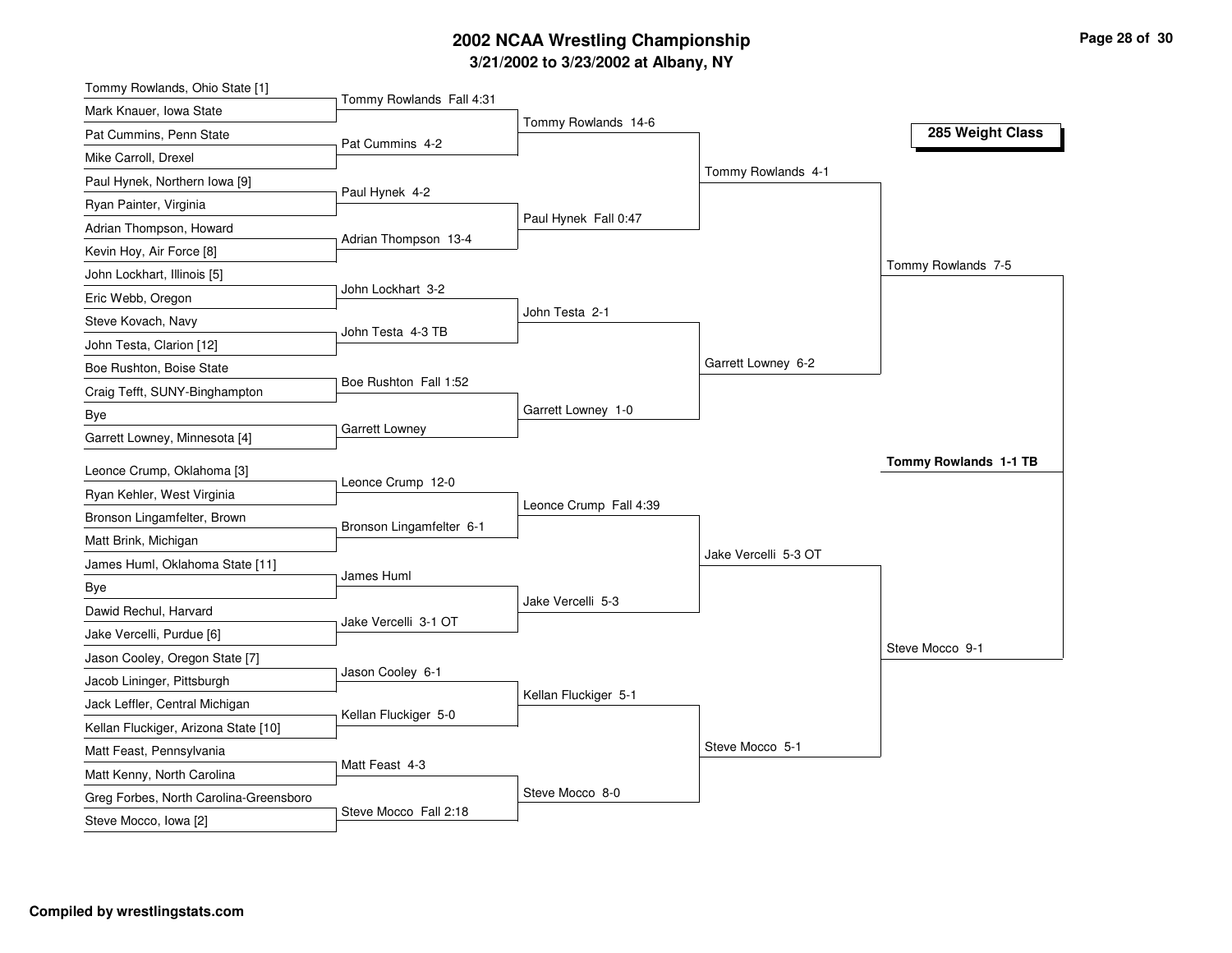# **3/21/2002 to 3/23/2002 at Albany, NY 2002 NCAA Wrestling Championship Page <sup>29</sup> of <sup>30</sup>**

| Forbes, North Carolina-Greensb |                      |                  |                          |                  |                     |                                                                                      |                 |
|--------------------------------|----------------------|------------------|--------------------------|------------------|---------------------|--------------------------------------------------------------------------------------|-----------------|
| Kenny, North Carolina          | Kenny 8-3            | Lockhart 4-2     |                          |                  |                     | <b>285 Consolation Bracket</b>                                                       |                 |
|                                | Lockhart, Illinois   |                  |                          |                  |                     |                                                                                      |                 |
| Leffler, Central Michigan      |                      |                  | Lockhart 3-1 OT          |                  |                     |                                                                                      |                 |
| Lininger, Pittsburgh           | Leffler 3-2          | Rushton 4-2      |                          | Lockhart Med FFT |                     |                                                                                      |                 |
|                                | Rushton, Boise State |                  | Crump, Oklahoma          |                  |                     |                                                                                      |                 |
| Rechul, Harvard                |                      |                  |                          |                  | Lockhart 6-3        |                                                                                      |                 |
| Bye                            | Rechul               | Rechul 4-1       |                          |                  |                     |                                                                                      | Lockhart 2-1 TB |
|                                | Cummins, Penn State  |                  |                          |                  |                     | Lowney, Minnesota                                                                    |                 |
| Brink, Michigan                |                      |                  | Rechul 6-1               |                  |                     |                                                                                      |                 |
| Kehler, West Virginia          | Kehler 5-3           | Kehler Fall 1:01 |                          | Rechul 6-2       |                     |                                                                                      |                 |
|                                | Thompson, Howard     |                  | Fluckiger, Arizona State |                  | <b>Third Place:</b> | John Lockhart, Illinois 2-1 TB                                                       |                 |
| Tefft, SUNY-Binghampton        |                      |                  |                          |                  |                     | Fourth Place: Jake Vercelli, Purdue                                                  |                 |
| Bye                            | Tefft                | Cooley 13-4      |                          |                  |                     | Fifth Place: Garrett Lowney, Minnesota 6-1<br>Sixth Place: Paul Hynek, Northern Iowa |                 |
|                                | Cooley, Oregon State |                  |                          |                  |                     | Seventh Place: Dawid Rechul, Harvard 6-5                                             |                 |
| Kovach, Navy                   |                      |                  | Kovach 3-2               |                  |                     | Eighth Place: Kevin Hoy, Air Force                                                   |                 |
| Webb, Oregon                   | Kovach 3-2           | Kovach 3-1       |                          | Hynek 4-2        |                     |                                                                                      |                 |
|                                | Feast, Pennsylvania  |                  | Hynek, Northern Iowa     |                  |                     |                                                                                      |                 |
| Hoy, Air Force                 |                      |                  |                          |                  | Hynek 2-1 TB        |                                                                                      |                 |
| Painter, Virginia              | Hoy 12-1             | Hoy 4-0          |                          |                  |                     |                                                                                      | Vercelli 3-1 OT |
|                                | Lingamfelter, Brown  |                  |                          |                  | Vercelli, Purdue    |                                                                                      |                 |
| Carroll, Drexel                |                      |                  | Hoy 4-3 TB               |                  |                     |                                                                                      |                 |
| Knauer, Iowa State             | Knauer 6-4           | Knauer 5-4       |                          | Hoy 6-2          |                     |                                                                                      |                 |
|                                | Huml, Oklahoma State |                  | Testa, Clarion           |                  |                     |                                                                                      |                 |